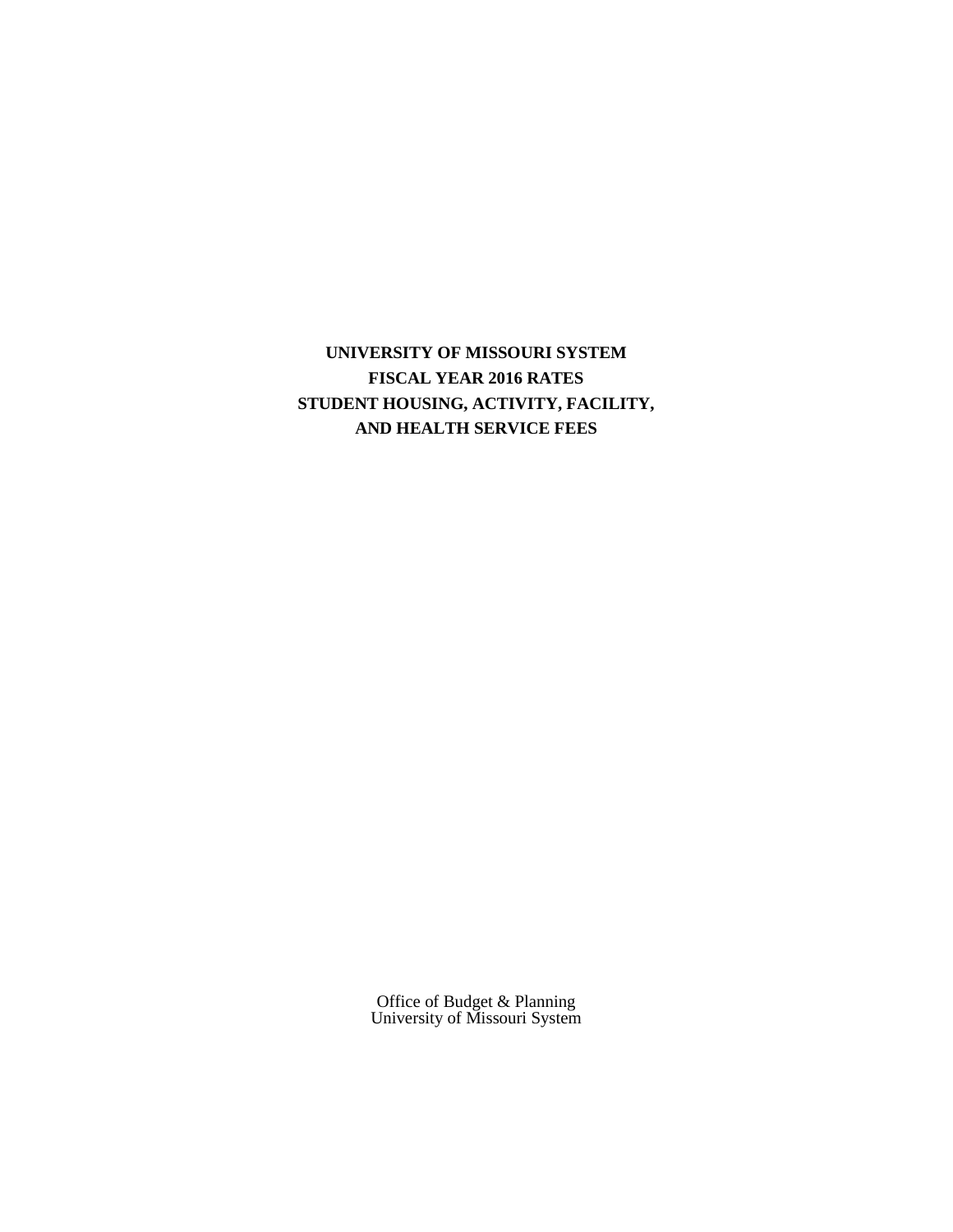### **University of Missouri System Fiscal Year 2016 Rates Student Housing, Activity, Facility, and Health Service Fees**

### Table of Contents

# Page

| Table 1. University of Missouri Academic Year Resident Undergraduate Student Fees1       |  |
|------------------------------------------------------------------------------------------|--|
|                                                                                          |  |
|                                                                                          |  |
|                                                                                          |  |
|                                                                                          |  |
| Table 3. Summary of Housing System Financial Plans, System Total 18                      |  |
|                                                                                          |  |
| Table 4. Changes in Student Activity, Facility, and Health Service Fees for FY2016, UM25 |  |
|                                                                                          |  |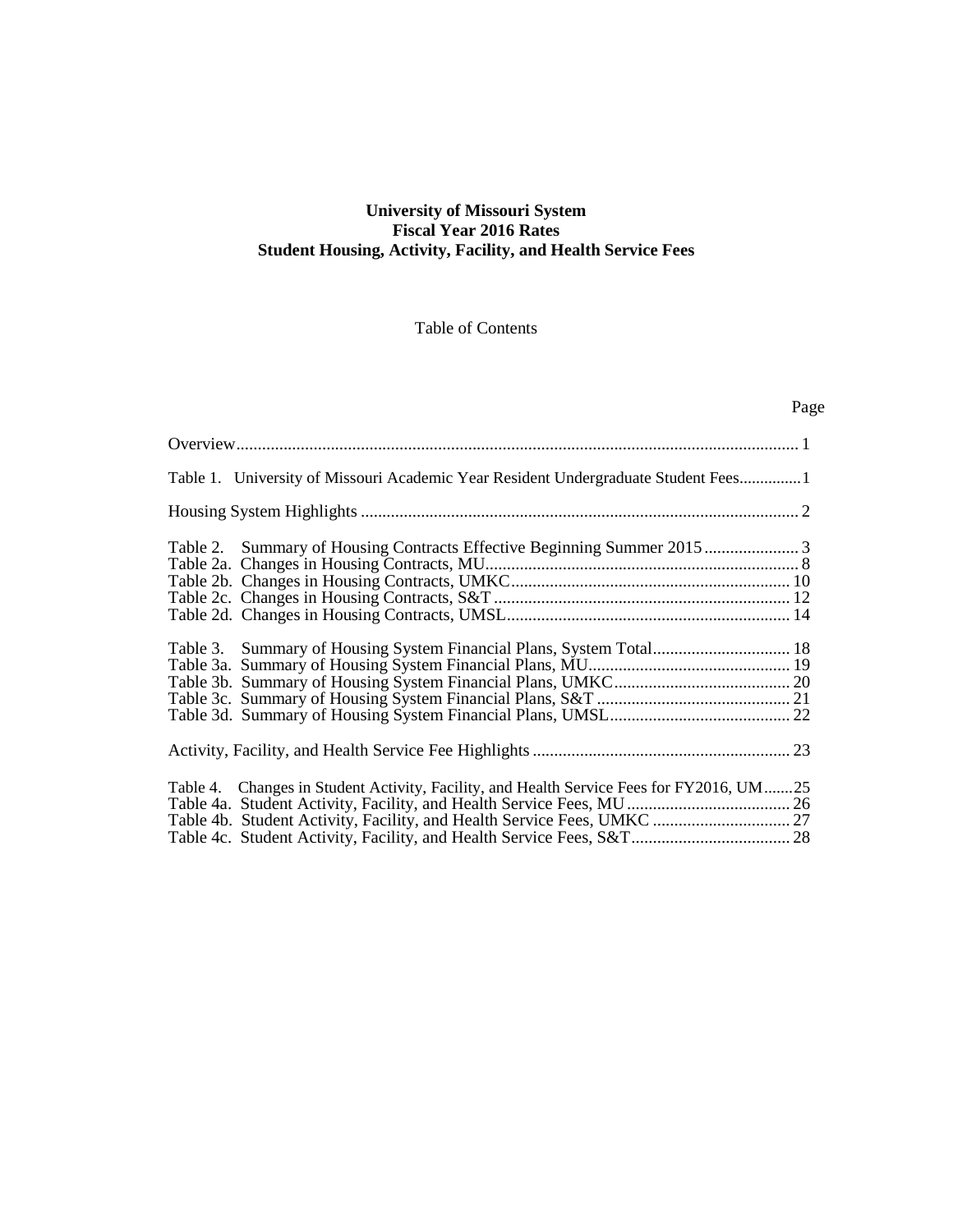#### **Overview**

This document contains the approved rates for student housing, activity, facility, and health service fees for fiscal year 2016 and other supporting materials as submitted by each campus in the University of Missouri System. This information was prepared in support of fee changes that become effective in Summer Session 2015.

The fee proposals were prepared under the direction of the Vice Chancellors or Vice Provosts for Student Affairs on each campus. Planning for fee changes is conducted using operating assumptions unique to each campus and activity, within the context of general economic guidelines communicated by the Assistant Vice President of Budget and Planning. The appropriate advisory groups, affected students, and/or their elected officers reviewed and approved the activity, facility, and health service fee proposals. Student housing rate proposals were developed with input from the affected students and the Residence Hall Associations. These groups had the opportunity to review, ask questions, and provide comments as the proposed room and board rates and plans were developed.

These rate changes are in compliance with SB 389 (section 173.1003; RSMO) unless otherwise noted. FY2016 total tuition and required fees will increase at the rate of inflation, which was 0.8% as of December 2014 at **MU** and **UMKC**. The increases for **S&T** and **UMSL** are 1.0% and 6.2%, respectively and include new student approved fee assessments. **UMSL** has a comprehensive tuition rate that combines per credit hour tuition rates with activity, facility, and health service fees which are charged to all students. As a result, there will be no separate assessment of activity, facility, and health services fees for **UMSL** in FY2014 and beyond. Table 1 shows a summary of Board approved tuition and required fees and room and board charges for academic year 2016 compared to 2015.

|  |  | Table 1. University of Missouri Academic Year Resident Undergraduate Student Fees |  |  |  |
|--|--|-----------------------------------------------------------------------------------|--|--|--|
|--|--|-----------------------------------------------------------------------------------|--|--|--|

|                                                | MU       |          | <b>UMKC</b> |          | S&T      |          | <b>UMSL</b> |          |          |                      |                      |                      |
|------------------------------------------------|----------|----------|-------------|----------|----------|----------|-------------|----------|----------|----------------------|----------------------|----------------------|
|                                                |          |          | Percent     |          |          | Percent  |             |          | Percent  |                      |                      | Percent              |
|                                                | 2015     | 2016     | Increase    | 2015     | 2016     | Increase | 2015        | 2016     | Increase | 2015                 | 2016                 | Increase             |
| Tuition                                        | \$8,220  | \$8,286  | 0.8%        | \$8,103  | \$8,169  | 0.8%     | \$8,220     | \$8,286  | 0.8%     | \$9,474              | \$10,065             | 6.2%                 |
| <b>Information Technology Fee</b>              | 390      | 393      | 0.8%        | 408      | 411      | 0.7%     | 414         | 417      | 0.7%     | $n/a$ <sup>(3)</sup> | $n/a$ <sup>(3)</sup> | $n/a^{(3)}$          |
| Student Activity, Facility & Health Fee        | 823      | 830      | 0.8%        | 965      | 973      | 0.8%     | 895         | 917      | 2.5%     | $n/a$ <sup>(3)</sup> | $n/a$ <sup>(3)</sup> | $n/a$ <sup>(3)</sup> |
| Total Tuition and Required Fees <sup>(1)</sup> | 9,433    | 9,509    | 0.8%        | 9.476    | 9,553    | 0.8%     | 9,529       | 9,620    | 1.0%     | 9.474                | 10.065               | 6.2%                 |
| Room & Board $(2)$                             | 9.070    | 9,370    | 3.3%        | 9.451    | 9.755    | 3.2%     | 8.860       | 9,145    | 3.2%     | 9,788                | 9.868                | 0.8%                 |
| Total including Room and Board                 | \$18,503 | \$18,879 | 2.0%        | \$18,927 | \$19,308 | 2.0%     | \$18,389    | \$18,765 | 2.0%     | \$19,262             | \$19,933             | 3.5%                 |

Notes:

(1) Based on required fees for a resident undergraduate student at fifteen credit hours per semester for two semesters. Excludes special course fees.

(2) Predominant plan as submitted by each campus.

(3) UMSL will no longer be separately assessing information technology, activity, facility and health service fees. They were incorporated into the tuition rate beginning in FY2014.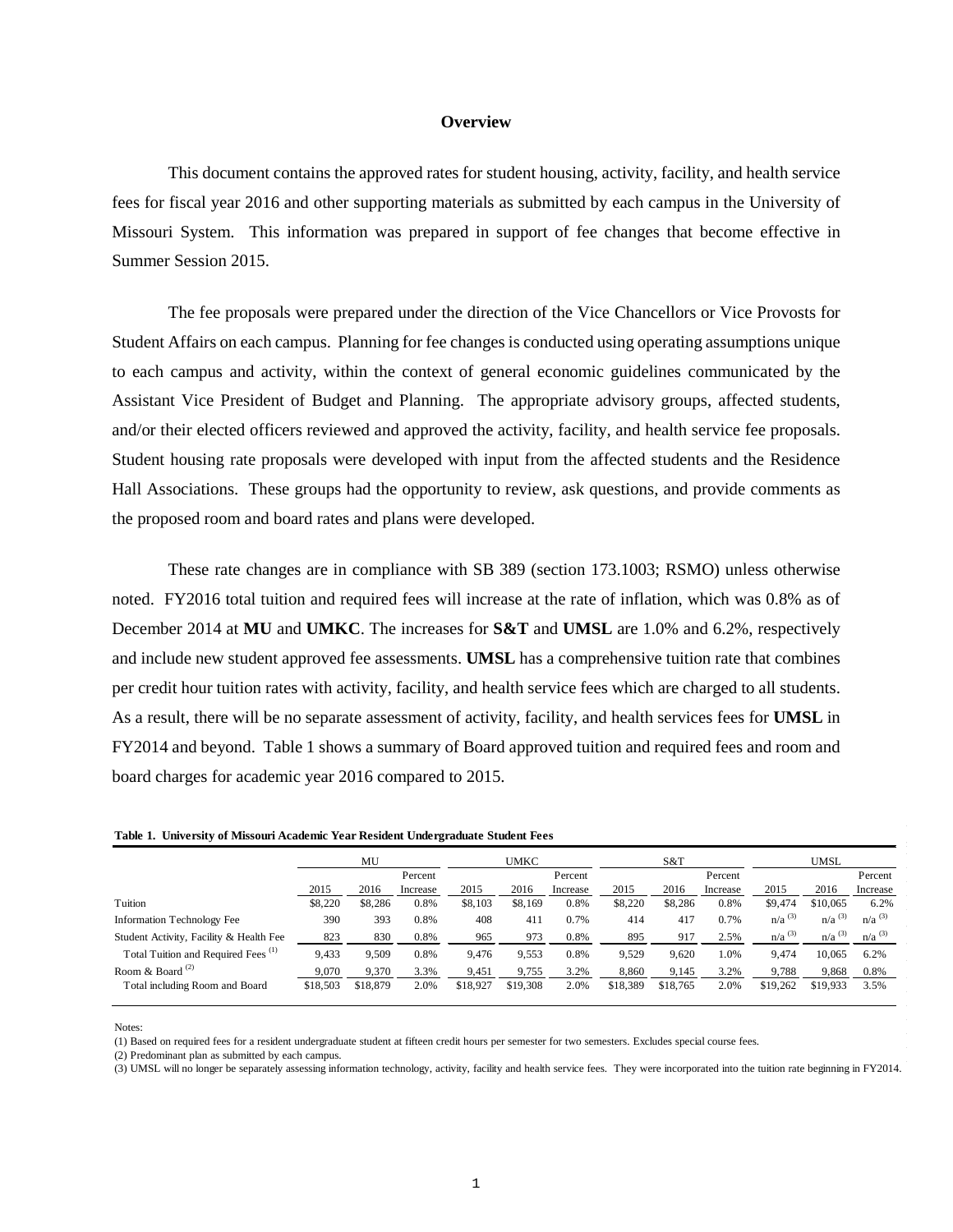#### **Housing System Highlights**

#### **Room and Board Contract Rates**

Room and board charges vary across the four campuses and within each campus based on the residence facility and meal plan selected by the student. Table 2 summarizes the approved changes in the predominant room and board plans on each campus as well as showing the range of plans available. Based on the predominant room and board plan on each campus, rates increase by 3.3% at **MU**, 3.2% at **UMKC**, 2.0% at **S&T**, and 0.8% at **UMSL**. These increases are driven by various factors that impact housing and dining differently and the campus operations differently including but not limited to utility costs, debt service, food costs, labor costs, and contractual arrangements with third party vendors. Tables 2a - 2d detail the type of rooms and meal plans that are available on each campus as well as the approved rates for each plan.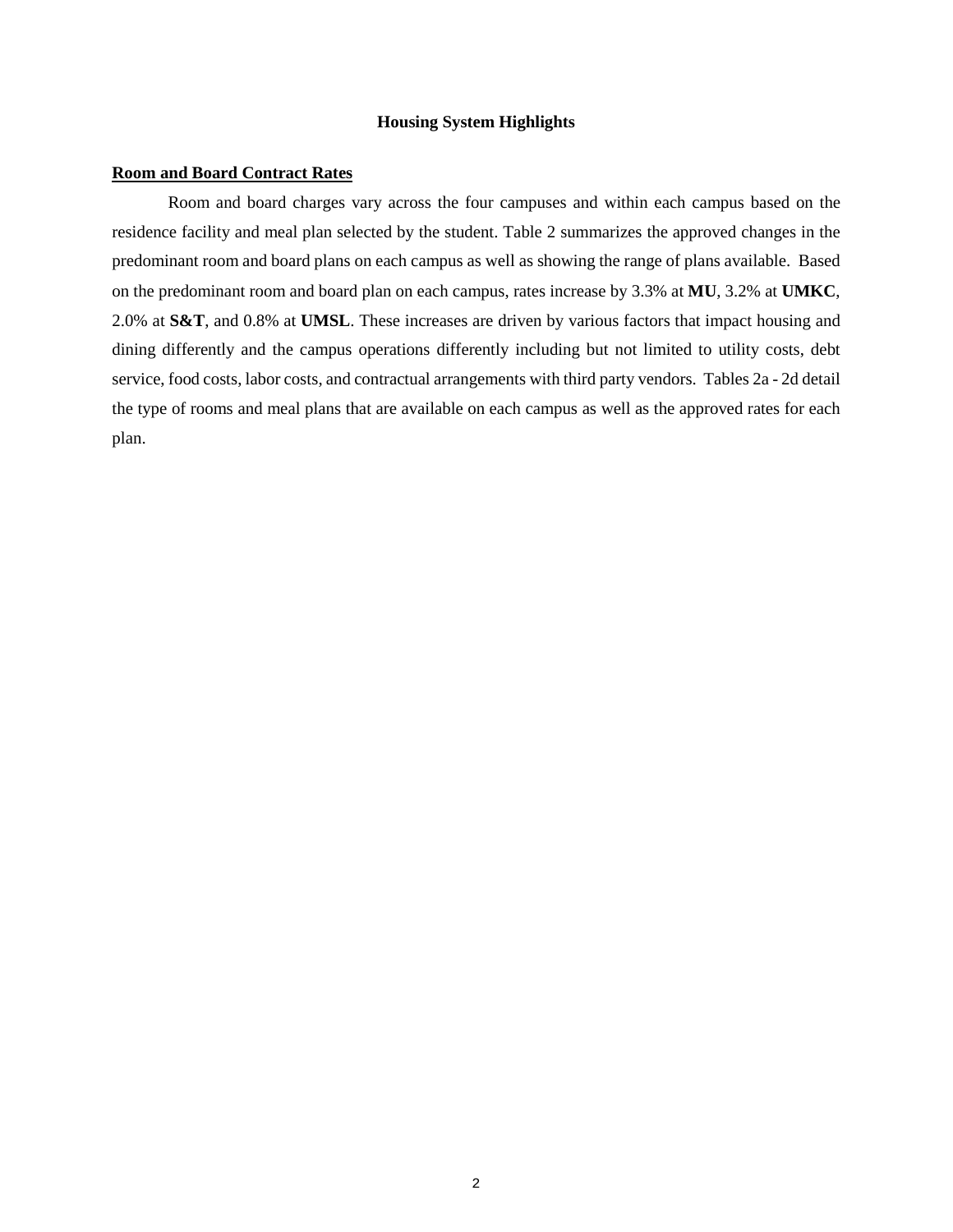|                                    |                                                     |         |          | MU                 |                                    |
|------------------------------------|-----------------------------------------------------|---------|----------|--------------------|------------------------------------|
| <b>Room and Board Plans</b>        |                                                     |         |          | Increase/          | Percent                            |
| <b>Academic Year - 2 Semesters</b> |                                                     | FY2015  | FY2016   | Decrease           | Change                             |
| Room and Board - Predominant Plan  |                                                     | \$9,070 | \$9,370  | \$300              | 3.3%                               |
| Renovated traditional double room  |                                                     | 5,980   | 6,220    | 240                | 4.0%                               |
|                                    | 225 Meal Block per semester (roughly 14 meals/week) | 3,090   | 3,150    | 60                 | 1.9%                               |
|                                    |                                                     |         |          |                    |                                    |
| Range of Plan Options              |                                                     |         |          |                    |                                    |
| <b>Housing Options</b>             | High                                                | \$8,875 | \$9,230  |                    | Single suite open over breaks      |
| <b>Housing Options</b>             | Low                                                 | 4,810   | 5,005    |                    | Double room unrenovated            |
| Meal Plan Options                  | High                                                | 3,520   | 3,590    |                    | 275 Meal Block per semester        |
| Meal Plan Options                  | Low                                                 | 2,660   | 2,710    |                    | 175 Meal Block per semester        |
|                                    |                                                     |         |          | <b>UMKC</b>        |                                    |
| <b>Room and Board Plans</b>        |                                                     |         |          | Increase/          | Percent                            |
| <b>Academic Year - 2 Semesters</b> |                                                     | FY2015  | FY2016   | Decrease           | Change                             |
| Room and Board - Predominant Plan  |                                                     | \$9,451 | \$9,755  | \$304              | 3.2%                               |
| Traditional Double A/C             |                                                     | 6,422   | 6,650    | 228                | 3.6%                               |
|                                    | Meal Plan Block 180 Meal w/\$175 Flex per semester  | 3,029   | 3,105    | 76                 | 2.5%                               |
| Range of Plan Options              |                                                     |         |          |                    |                                    |
| <b>Housing Options</b>             | High                                                | \$9,740 | \$10,032 |                    | Single room apartment              |
| <b>Housing Options</b>             | Low                                                 | 6,422   | 6,650    |                    | Traditional double room A/C        |
| Meal Plan Options                  | High                                                | 3,263   | 3,345    |                    | 140 block with \$300 flex/sem      |
| Meal Plan Options                  | Low                                                 | 2,915   | 2,988    |                    | 12 Meal Plan - \$175 flex/sem      |
|                                    |                                                     |         |          |                    |                                    |
| <b>Room and Board Rates</b>        |                                                     |         |          | S&T<br>Increase/   | Percent                            |
| <b>Academic Year - 2 Semesters</b> |                                                     | FY2015  | FY2016   | Decrease           | Change                             |
| Room and Board - Predominant Plan  |                                                     | \$8,860 | \$9,145  | \$285              | 3.2%                               |
| <b>Renovated Double</b>            |                                                     | 5,975   | 6,165    | 190                | 3.2%                               |
|                                    | Meal Plan 4 - 15 Meals/Wk + DBD \$72.50-\$65/sem    | 2,885   | 2,980    | 95                 | 3.3%                               |
|                                    |                                                     |         |          |                    |                                    |
| Range of Plan Options              |                                                     |         |          |                    |                                    |
| <b>Housing Options</b>             | High                                                | \$8,400 | \$8,610  | Double as a Single |                                    |
| <b>Housing Options</b>             | Low                                                 | 4,960   | 5,110    | Double Basement    |                                    |
| Meal Plan Options                  | High                                                | 3,450   | 3,560    |                    | 19 Meals/Wk + DBD \$70-\$60/sem    |
| Meal Plan Options                  | Low                                                 | 1,590   | 1,650    |                    | 5 Meals/Wk +DBD \$167.50-\$150/sem |
|                                    |                                                     |         |          | <b>UMSL</b>        |                                    |
| <b>Room and Board Plans</b>        |                                                     |         |          | Increase/          | Percent                            |
| <b>Academic Year - 2 Semesters</b> |                                                     | FY2015  | FY2016   | Decrease           | Change                             |
| Room and Board - Predominant Plan  |                                                     | \$9,788 | \$9,868  | \$80               | 0.8%                               |
| Single Room                        |                                                     | 6,590   | 6,590    |                    | 0.0%                               |
| 100 Block Meals - DBD \$350/sem    |                                                     | 3,198   | 3,278    | 80                 | 2.5%                               |
| Range of Plan Options              |                                                     |         |          |                    |                                    |
| <b>Housing Options</b>             | High                                                | \$6,590 | \$6,590  | Oak Hall Single    |                                    |
| <b>Housing Options</b>             | Low                                                 | 4,450   | 4,450    |                    | Villa Hall Small Single            |
| Meal Plan Options                  | High                                                | 3,680   | 3,772    |                    | 200 Block Meals - DBD \$150/sem    |
| Meal Plan Options                  | Low                                                 | 3,198   | 3,278    |                    | 100 Block Meals - DBD \$350/sem    |

### **Table 2. Summary of Housing Contracts, Effective Beginning with the 2015 Summer Session**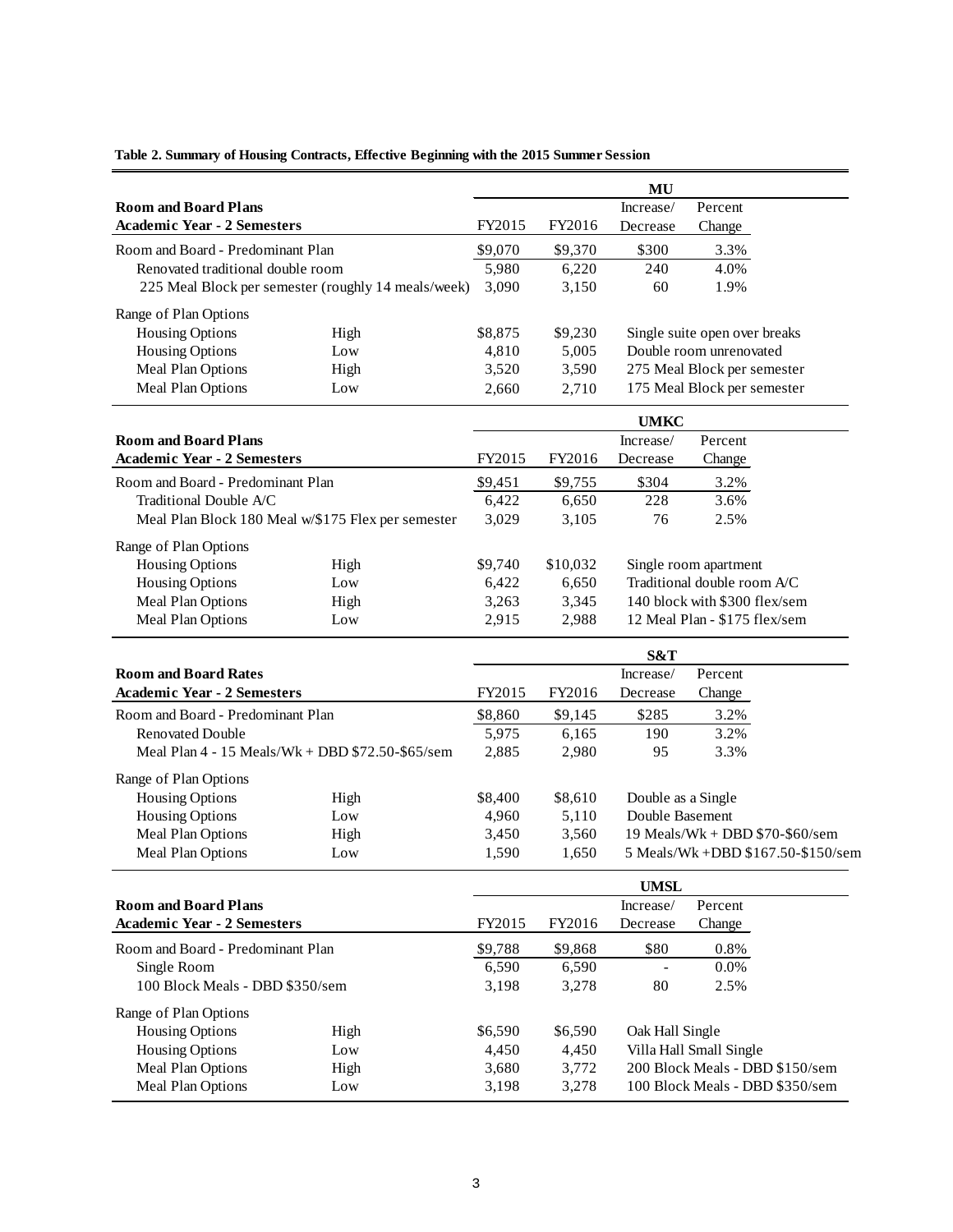$\triangleright$  At **MU** the proposed predominant room and board plan will cost \$9,370 per academic year for FY2016 and consist of a renovated traditional double room and a dining plan that provides 225 meals per semester (roughly 14 meals per week). There are a wide variety of accommodations and housing facilities to choose from. Housing rates for FY2016 range from a high of \$9,230 per academic year for a single suite open over breaks to a low of \$5,005 for an un-renovated traditional double room. Students choose their own housing assignments and demand is highest for the more expensive options even though lower cost options exist. Three different dining plans are available for students that live oncampus in residence halls and range from a high of \$3,590 per academic year for 275 meals per semester to a low of \$2,710 for 175 meals per semester. Students living on extended campus and off campus have a fourth option of a Mizzou Block 125 + \$440 Prepaid E.Z. Charge in place of the Mizzou Block 175. If approved, the combined room and board contract rate for the predominant plan would increase by \$300 or 3.3% for the academic year.

A key factor in funding the MU Strategic Operating Plan is to attract and retain students. Safe, attractive and modernized housing facilities significantly aid in the recruitment of new students to MU. Housing rates support MU's nationally-recognized living & learning programs which have significantly increased students' academic achievement, retention and graduation for many years. Housing rates also reflect the required financial commitment to the comprehensive Residential Life Master Plan. Since 2004, 11 new halls have been constructed and 10 halls have been renovated for a total of more than 5,000 beds. Wolpers Hall and a new residence hall, Gateway Hall, are under renovation and construction respectively and will open in the fall of 2015 (FY2016). To meet student needs, extended campus apartment rental will continue.

The requested housing rate increase is 4.0%. An increase to debt service of approximately \$2.2 million annually will accompany the opening of Wolpers and Gateway halls in August of 2015. Increases in compensation and utilities also contribute to the need for increased rates.

In an effort to keep rates as low as possible, Residential Life and Campus Dining Services continue to look for efficiencies and opportunities to reduce costs. For example, dining plan rates are proposed to increase only 1.9% even though food and labor costs, the primary costs for Campus Dining Services, are expected to increase by approximately 3.0%. The difference is offset by additional revenue from the retail dining locations due to a market focused campaign and cost reduction efforts such as more effective application of inventory management software; product, menu, and service adjustments, savings from vendor contracts, and decreased one-time costs for repair and maintenance of facilities and equipment.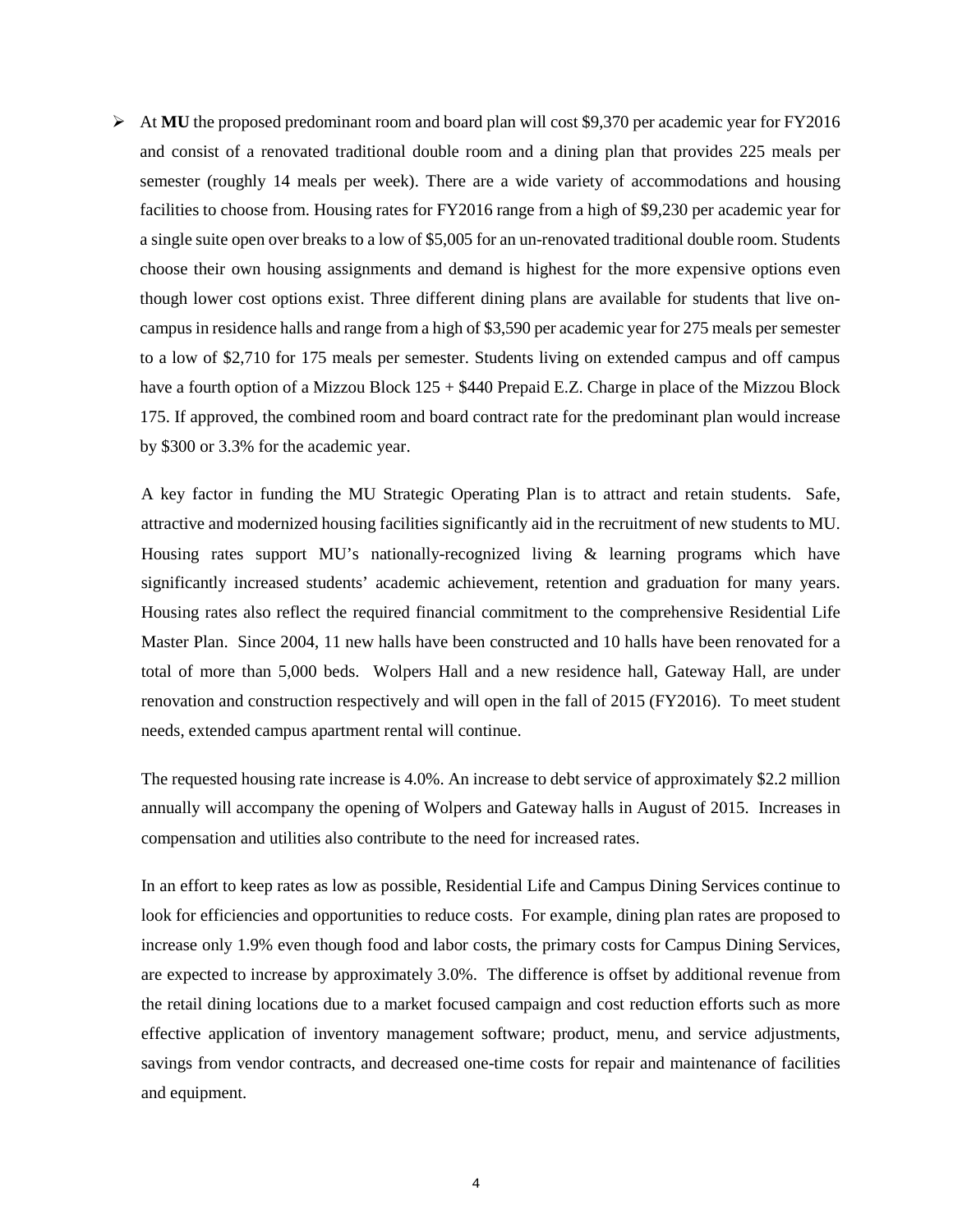Various cost-containment efforts in Residential Life have resulted in nearly static or reduced expenses in most areas beyond compensation, debt service (related to new construction and renovation projects within the Residential Life Master Plan) and utilities. Strategic investments in more energy-efficient appliances continue to be essential to address increasing utility rates. In addition, changes in cleaning methods and equipment have reduced cleaning times and use of cleaning chemicals while maintaining or improving cleanliness standards. Residential Life will shift \$1 million from lease expense to debt service in FY2016 by reducing the number of beds at Extended Campus and replacing them with oncampus housing (new Gateway Hall). In addition, Residential Life is planning to spend less on postage and printing due to their continuing practice to use electronic and social media to communicate and less on computer purchases in FY2016 due to their continued efforts to recycle equipment within the department to lower demand/less critical applications versus the purchase of new equipment. Residential Life is also expanding efforts to increase revenue during the Spring and Summer months. While the residence halls and apartments have been operating at nearly 100% of capacity for the start of the academic year, Residential Life will be more aggressively marketing Spring semester move-in to new students enrolling at MU that semester, as well as students returning from Study Abroad, exchange or other programs. Finally, with newer/renovated facilities, Residential Life has been actively courting more summer camps and conferences to utilize the facilities during summer months to increase revenues that generate more than \$1.1 million dollars annually.

Increases in monthly rents for graduate and family student apartments range from 2.8% to 3.4% depending on facility and room type, but will remain well below market rate.

 The predominant room and board plan at **UMKC** for FY2016 will cost \$9,755 per academic year and consists of a traditional double room and a 180 block meal plan with \$175 in Flex cash per semester. This is an increase of 3.2% over FY2015. Room rates will increase from 3.4%-3.6% and Oak Place and Hospital Hill Apartment rents will increase by 3%. Room rates vary by type of room ranging from a high of \$10,032 for a single apartment to a low of \$6,650 for a traditional double room.

UMKC food service is outsourced to a third party vendor. Meal plan rates will increase by 2.5% per adjustment clauses in the third party contract. Five different meal plans are available ranging from a high of \$3,345 per academic year for a 140 meal block with \$300 in Flex cash per semester to a low of \$2,988 for 12 meals per week with \$175 in Flex cash per semester.

 $\triangleright$  The enrollment growth at **Missouri S&T** has taxed the capacity of the university's housing and dining facilities and without some investment in both new facilities as well as improvements to existing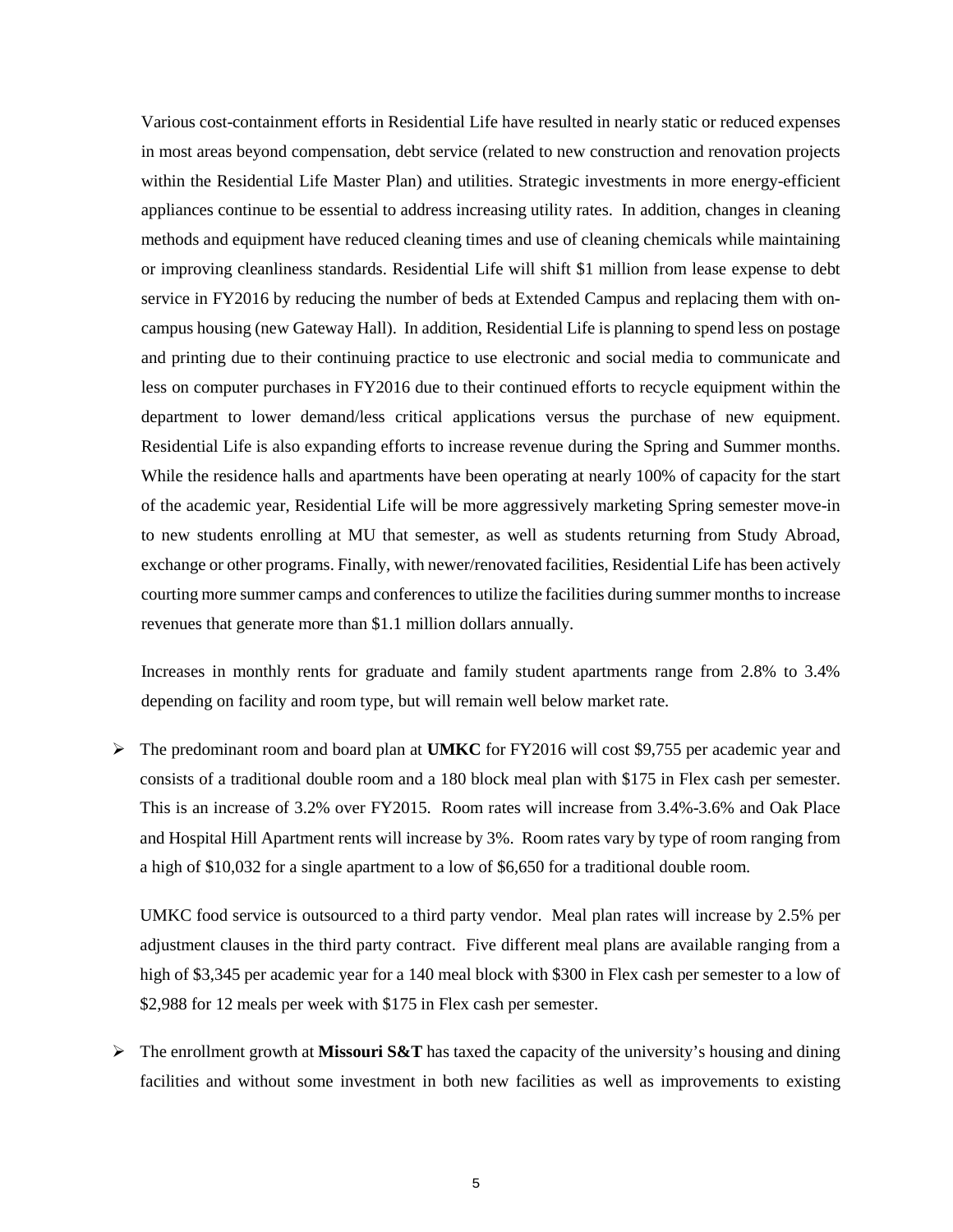facilities, Missouri S&T will be unable to meet the demand created for housing and dining services. The objective is to continue to generate sufficient revenues to enable Missouri  $S\&T$  to invest in its residential facilities and to maintain its quality of services to resident students.

Missouri S&T needs to invest in new residential facilities to effectively manage its growth in enrollment. This need is compounded by the closure this year of the Quadrangle Residential Complex. This was a sooner than anticipated closure of this 420 bed facility. This is an aging facility that had already been slated to be closed in the 2000 housing master plan after a successor facility was brought on line. Since that decision, most major maintenance has been deferred and the cost savings has been diverted to constructing new residential facilities. The culminating event leading to its closure occurred this past year when it was deemed to be impractical to bring it on line with the Missouri S&T geothermal heating and cooling system. The intention is to begin construction this spring on a replacement facility that will open in August, 2016.

The Missouri S&T housing master plan pro forma approved by the Board of Curators this past year called for the FY2016 room rates to be increased by 3.0% and the board rate to be adjusted by the vendor contract multiplier formula. Both of these proposed adjustments align with this expectation and in doing so sustain sufficient revenue to support S&T's proposed new construction.

The predominant room and board plan will cost \$9,145 per academic year for FY2016 and consists of a renovated double room and 15 meals per week plus \$65 declining balance dollars per semester. The increase in the predominant room and board plan at S&T is 3.2% or \$285 for the academic year. Housing rate increases range from 2.5% to 3.2% for residence halls and 3.5% for Miner Village apartments. Room rates range from a high of \$8,610 for a double as a single suite to a low of \$5,110 for a double basement room.

Increases in meal plans at S&T range from 1.3%-3.3% with the exception of the five meals per week plus \$150 declining balance dollars plan that increases \$60 or 3.8%. The same seven meal plans will be available in FY2016, but the declining balance dollars are lower by \$0 to \$25 per semester depending on the plan. The plans range from a high of \$3,560 per academic year for 19 meals per week and \$60 declining balance per semester to a low of \$1,650 for five meals per week with \$150 declining balance per semester. Missouri S&T uses a third party vendor for dining services and rate increases reflect the inflationary adjustments required in the contract.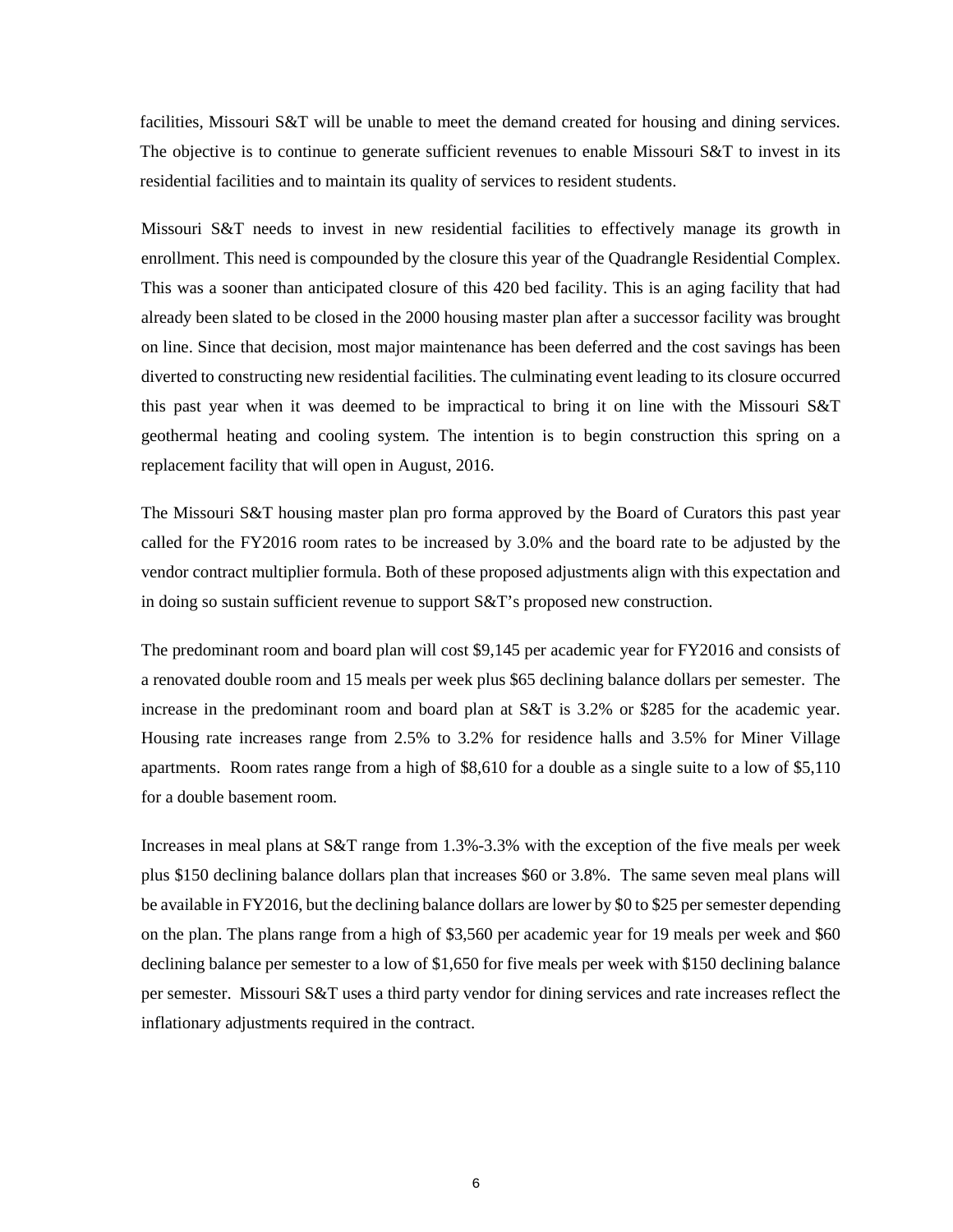The predominant room and board plan at **UMSL** for FY2016 will increase at the rate of inflation 0.8% or \$80 and will cost \$9,868 per academic year. The predominant plan consists of a single room in Oak Hall and a 100 block meal plan plus \$350 declining balance dollars per semester.

Housing rates will remain unchanged for FY2016. Housing options range from a high of \$6,590 for a single room in Oak Hall to a low of \$4,450 for a small single room in Villa Hall.

LeGras Hall has been offline and it will possibly reopen in FY2016. It has the capacity of 49 beds.

UMSL's meal plans are contracted with a third party food service provider. Four meal plans are offered and range from a low of \$3,278 per academic year for a 100 meal block with a \$350 declining balance per semester to a high of \$3,772 for a 200 meal block with a \$150 declining balance per semester. Meal plan costs will increase by 2.5%.

### **Family Housing**

The increases in rates for family student housing are 2.8% to 3.4% at MU. UMSL's rates will remain unchanged for the FY2016 academic year. UMKC and S&T do not offer family housing.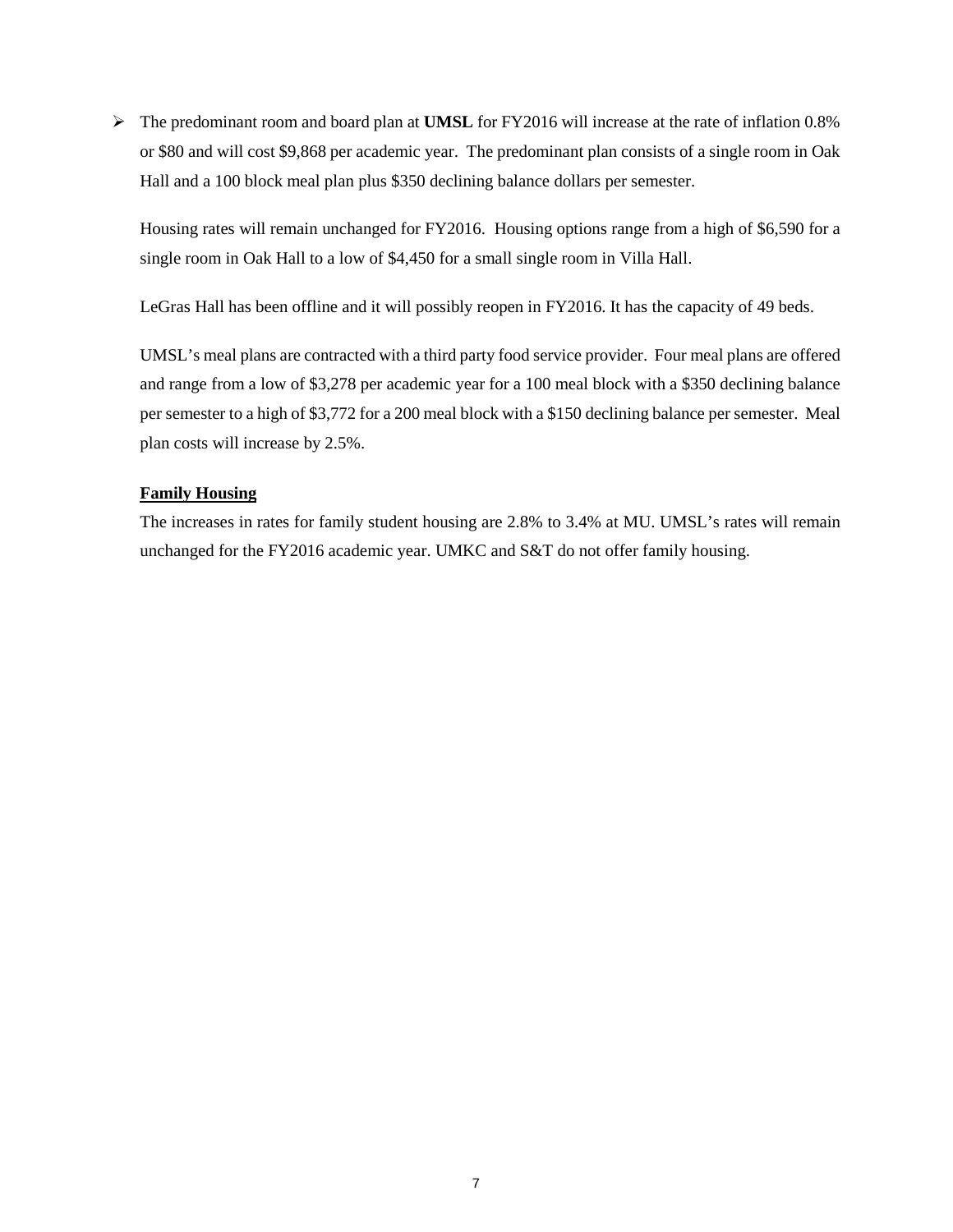| <b>Room and Board Plans</b><br><b>Academic Year - 2 Semesters</b>               | FY2015  | FY2016  | Increase/<br>Decrease | Percent<br>Change |
|---------------------------------------------------------------------------------|---------|---------|-----------------------|-------------------|
|                                                                                 |         |         |                       |                   |
| <b>Predominant Plan</b>                                                         |         |         |                       |                   |
| Room and Board                                                                  | \$9,070 | \$9,370 | \$300                 | 3.3%              |
| Renovated traditional double room                                               | 5,980   | 6,220   | 240                   | 4.0%              |
| 225 Meal Block per semester                                                     | 3,090   | 3,150   | 60                    | 1.9%              |
| <b>Meal Plans Options</b>                                                       |         |         |                       |                   |
| Regular Academic Year (Two Semesters)                                           |         |         |                       |                   |
| 275 Meal Block per semester                                                     | \$3,520 | \$3,590 | \$70                  | 2.0%              |
| 225 Meal Block per semester                                                     | 3,090   | 3,150   | 60                    | 1.9%              |
| 175 Meal Block per semester                                                     | 2,660   | 2,710   | 50                    | 1.9%              |
| 125 Meal Block per semester including \$440                                     | 2,660   | 2,710   | 50                    | 1.9%              |
| prepaid EZ charge                                                               |         |         |                       |                   |
| Summer Session (Eight Weeks)                                                    |         |         |                       |                   |
| 140 Meal Block per semester                                                     | \$896   | \$915   | \$19                  | 2.1%              |
| 114 Meal Block per semester                                                     | 783     | 800     | 17                    | 2.2%              |
| 88 Meal Block per semester                                                      | 670     | 685     | 15                    | 2.2%              |
| <b>Housing Options*</b><br>Regular Academic Year (Two Semesters)<br>Suite Style |         |         |                       |                   |
| Semi-Suite Single                                                               | \$8,640 | \$8,985 | \$345                 | 4.0%              |
| Single w/bath                                                                   | 8,640   | 8,985   | 345                   | 4.0%              |
| Suite Single                                                                    | 8,640   | 8,985   | 345                   | 4.0%              |
| Single (traditional)                                                            | 7,570   | 7,875   | 305                   | 4.0%              |
| Double                                                                          | 7,095   | 7,380   | 285                   | 4.0%              |
| Double (traditional)                                                            | 5,980   | 6,220   | 240                   | 4.0%              |
| Semi-Suite Double                                                               | 7,095   | 7,380   | 285                   | 4.0%              |
| Suite Double                                                                    | 7,575   | 7,880   | 305                   | 4.0%              |
| <b>Extended Campus</b>                                                          | 6,570   | 6,830   | 260                   | 4.0%              |
| <b>Renovated Traditional</b>                                                    |         |         |                       |                   |
| Single                                                                          | \$7,570 | \$7,875 | \$305                 | 4.0%              |
| Double                                                                          | 5,980   | 6,220   | 240                   | 4.0%              |
| <b>Unrenovated Traditional</b>                                                  |         |         |                       |                   |
| Single (Jones, Lathrop, Laws)                                                   | \$6,405 | \$6,660 | \$255                 | 4.0%              |
| Double (Jones, Lathrop, Laws)                                                   | 4,810   | 5,005   | 195                   | 4.1%              |
|                                                                                 |         |         |                       |                   |

### **Table 2a. MU, Proposed Housing & Dining Contract Rates for FY2016 Effective Beginning with the 2015 Summer Session**

\* Rooms open over breaks cost \$245 more per year.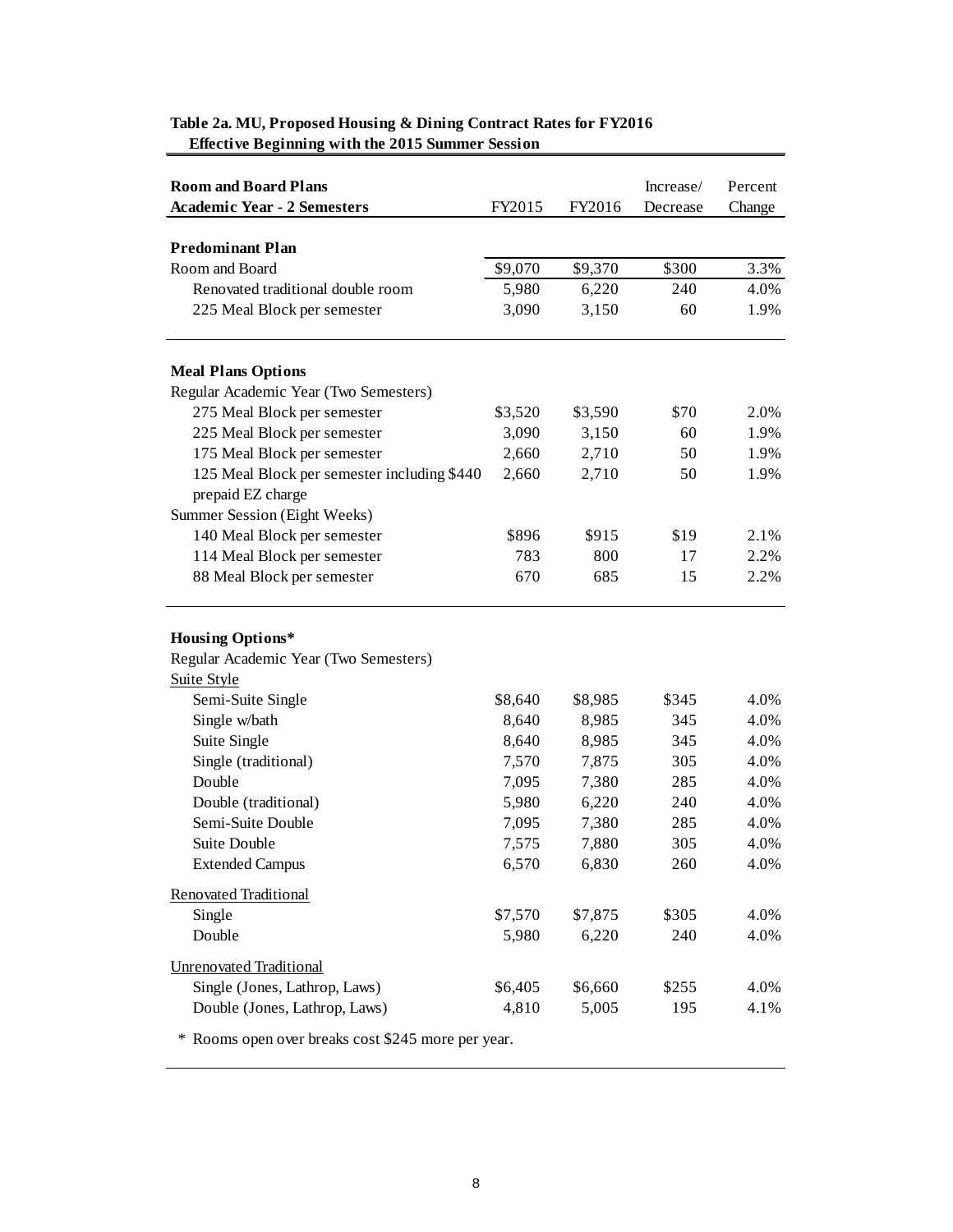| <b>Room and Board Plans (continued)</b>   |         |         | Increase/ | Percent |
|-------------------------------------------|---------|---------|-----------|---------|
| <b>Summer Session (Eight Weeks)</b>       | FY2015  | FY2016  | Decrease  | Change  |
|                                           |         |         |           |         |
| Single                                    | \$1,555 | \$1,615 | \$60      | 3.9%    |
| Double                                    | 1,105   | 1,150   | 45        | 4.1%    |
|                                           |         |         |           |         |
|                                           |         |         | Increase/ | Percent |
| <b>Family Student Housing (Per Month)</b> | FY2015  | FY2016  | Decrease  | Change  |
| University Heights                        |         |         |           |         |
| 1 Bedroom (Basic)                         | \$440   | \$455   | \$15      | 3.4%    |
| 2 Bedroom (Basic)                         | 520     | 535     | 15        | 2.9%    |
|                                           | 605     |         |           |         |
| 2 Bedroom (Renov.)                        |         | 625     | 20        | 3.3%    |
| <b>Manor House Apartments</b>             |         |         |           |         |
| 1 Bedroom Efficiency                      | \$505   | \$520   | \$15      | 3.0%    |
| 1 Bedroom                                 | 590     | 610     | 20        | 3.4%    |
| 2 Bedroom                                 | 720     | 740     | 20        | 2.8%    |
|                                           |         |         |           |         |
| <b>Tara Apartments</b>                    |         |         |           |         |
| 1 Bedroom (Basic)                         | \$545   | \$560   | \$15      | 2.8%    |
| 1 Bedroom (Basic with Laundry)            | 580     | 600     | 20        | 3.4%    |
| 2 Bedroom (Basic)                         | 585     | 605     | 20        | 3.4%    |
| 2 Bedroom (Basic with Laundry)            | 600     | 620     | 20        | 3.3%    |
| 2 Bedroom (Large)                         | 620     | 640     | 20        | 3.2%    |
| 2 Bedroom (Large with Laundry)            | 660     | 680     | 20        | 3.0%    |
|                                           |         |         |           |         |

# **MU Proposed Housing & Dining Contract Rates for FY2016 (continued)**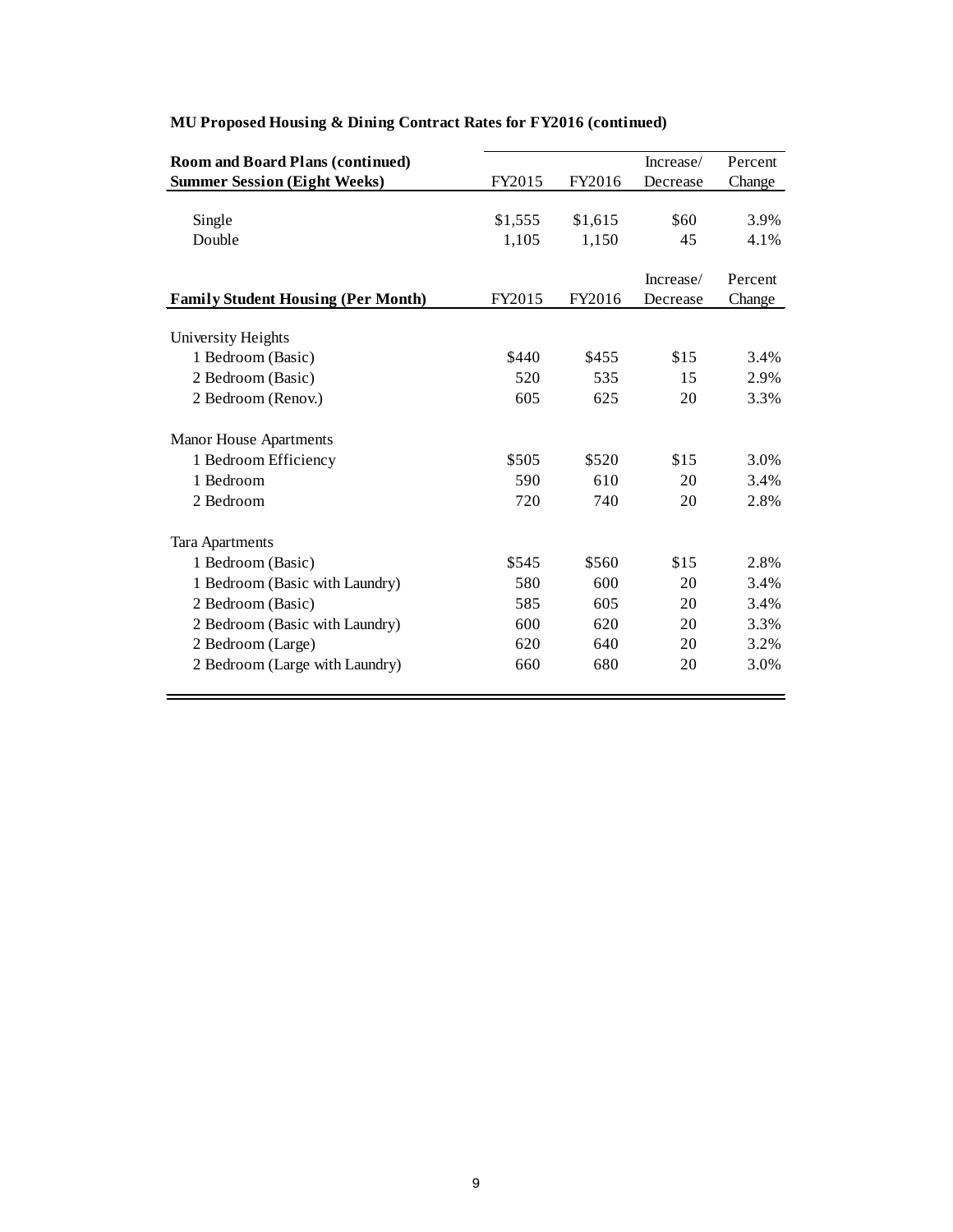| <b>Room and Board Plans</b>                             |         |         | Increase/ | Percent |
|---------------------------------------------------------|---------|---------|-----------|---------|
| <b>Academic Year - 2 Semesters</b>                      | FY2015  | FY2016  | Decrease  | Change  |
|                                                         |         |         |           |         |
| <b>Predominant Plan</b>                                 |         |         |           |         |
| Room and Board                                          | \$9,451 | \$9,755 | \$304     | 3.2%    |
| Traditional Double - A/C                                | 6,422   | 6,650   | 228       | 3.6%    |
| Meal Plan Block 180 Meal w/\$175 Flex per sem           | 3,029   | 3,105   | 76        | 2.5%    |
| <b>Meal Plans Defined</b>                               |         |         |           |         |
| Meal Plan 1 - 15 meal - w/\$125 Flex/sem                | \$3,046 | \$3,122 | \$76      | 2.5%    |
| Meal Plan 2 - 12 meal - w/\$175 Flex/sem                | 2,915   | 2,988   | 73        | 2.5%    |
| Meal Plan 3 - 180 Block Meal w/ \$175 Flex/sem          | 3,029   | 3,105   | 76        | 2.5%    |
| Meal Plan 4 - 160 Block Meal w/\$200 Flex/sem           | 3,029   | 3,105   | 76        | 2.5%    |
| Meal Plan 5 - 140 Block Meal w/\$300 Flex/sem           | 3,263   | 3,345   | 82        | 2.5%    |
| Housing Options - Regular Academic Year (Two Semesters) |         |         |           |         |
| Johnson Hall                                            |         |         |           |         |
| Double A/C                                              | \$6,422 | \$6,650 | \$228     | 3.6%    |
| Single Private Bath A/C                                 | 8,127   | 8,406   | 279       | 3.4%    |
| Single Shared Bath A/C                                  | 7,949   | 8,222   | 273       | 3.4%    |
| <b>Oak Street East</b>                                  |         |         |           |         |
| Double A/C                                              | \$6,422 | \$6,650 | \$228     | 3.5%    |
| Single Private Bath A/C                                 | 8,127   | 8,406   | 279       | 3.4%    |
| Single Shared Bath A/C                                  | 7,949   | 8,222   | 273       | 3.4%    |
| Oak Place Apartments                                    |         |         |           |         |
| <b>Quad Apartments</b>                                  | \$7,596 | \$7,824 | \$228     | 3.0%    |
| Double Apartments                                       | 8,817   | 9,082   | 265       | 3.0%    |
| <b>Single Apartments</b>                                | 9,728   | 10,020  | 292       | 3.0%    |
| Hospital Hill Apartments                                |         |         |           |         |
| <b>Quad Apartments</b>                                  | \$7,740 | \$7,972 | \$232     | 3.0%    |
| Double Apartments                                       | 8,820   | 9,085   | 265       | 3.0%    |
| <b>Single Apartments</b>                                | 9,740   | 10,032  | 292       | 3.0%    |

## **Table 2b. UMKC, Proposed Housing & Dining Contract Rates for FY2016**

 **Effective Beginning with the 2015 Summer Session**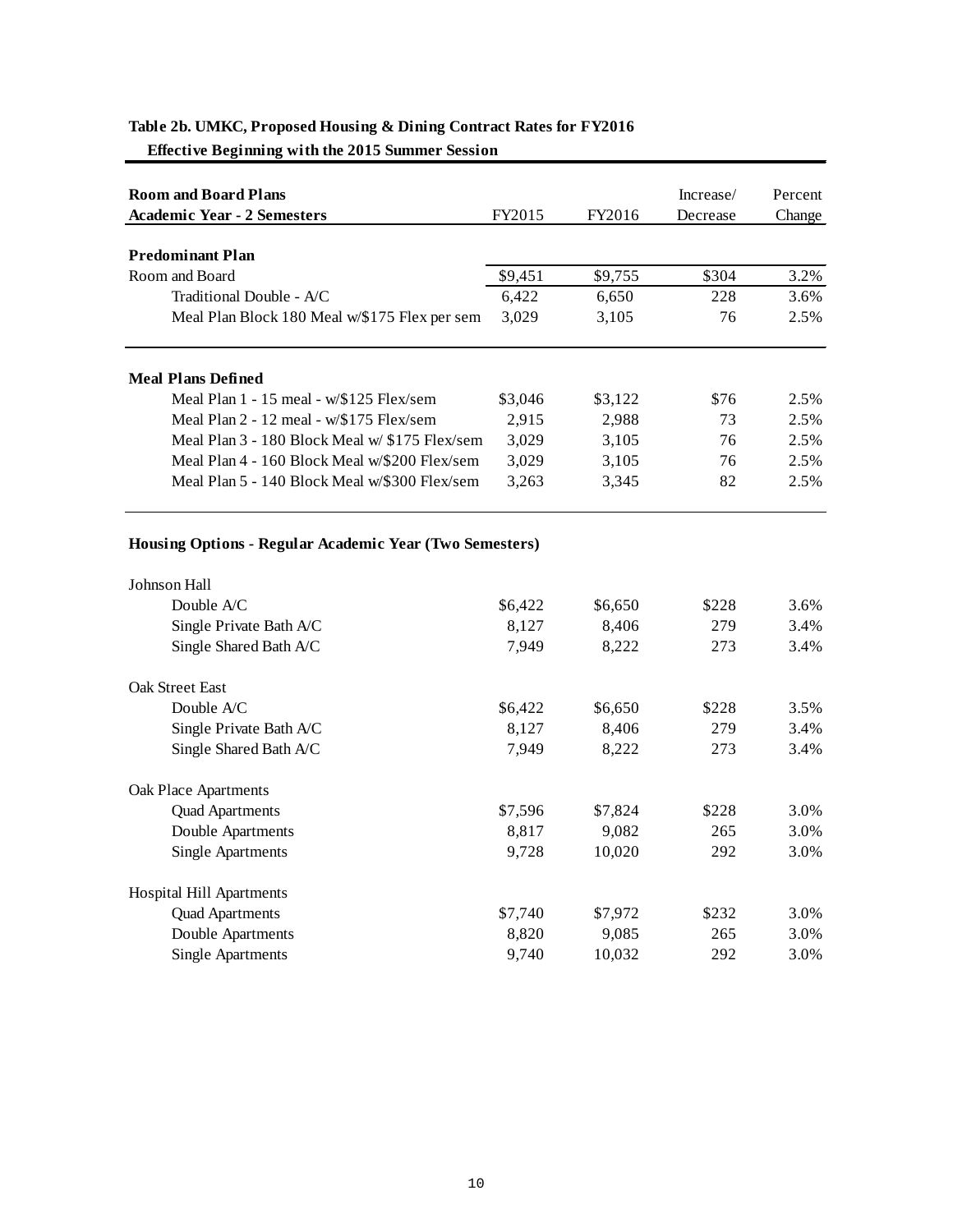|                             |         |         | Increase/ | Percent |
|-----------------------------|---------|---------|-----------|---------|
| <b>Summer Session</b>       | FY2015  | FY2016  | Decrease  | Change  |
| Oak Street East - Room Only |         |         |           |         |
| Single                      | \$1,745 | \$1,798 | \$53      | 3.0%    |
| Double                      | 1,424   | 1,467   | 43        | 3.0%    |
| Johnson Hall - Room Only    |         |         |           |         |
| Single                      | \$1,745 | \$1,798 | \$53      | 3.0%    |
| Double                      | 1,424   | 1,467   | 43        | 3.0%    |
| <b>Oak Place Apartments</b> |         |         |           |         |
| <b>Quad Apartments</b>      | \$1,432 | \$1,475 | \$43      | 3.0%    |
| Double Apartments           | 1,662   | 1,712   | 50        | 3.0%    |
| <b>Single Apartments</b>    | 1,854   | 1,910   | 56        | 3.0%    |
| Hospital Hill Apartments    |         |         |           |         |
| <b>Quad Apartments</b>      | \$1,548 | \$1,594 | \$46      | 3.0%    |
| Double Apartments           | 1,748   | 1,800   | 52        | 3.0%    |
| <b>Single Apartments</b>    | 1,948   | 2,006   | 58        | 3.0%    |

# **UMKC Proposed Housing & Dining Contract Rates for FY2016 (continued)**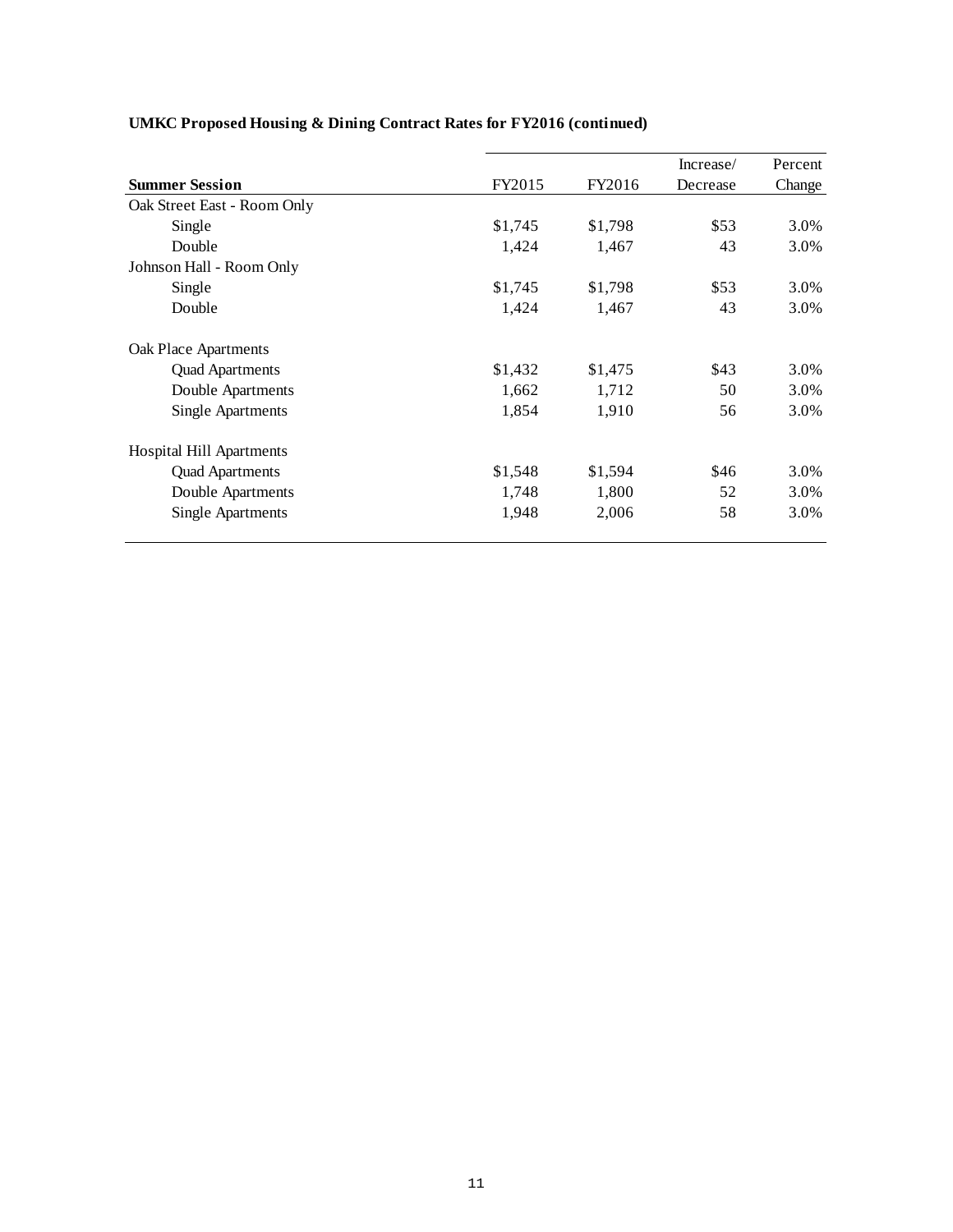| <b>Room and Board Rates</b><br><b>Academic Year - 2 Semesters</b> | FY2015  | FY2016  | Increase/<br>Decrease | Percent<br>Change |
|-------------------------------------------------------------------|---------|---------|-----------------------|-------------------|
| <b>Predominant Plan</b>                                           |         |         |                       |                   |
| Room and Board                                                    | \$8,860 | \$9,145 | \$285                 | 3.2%              |
| Thomas Jefferson North Renovated Double                           | 5,975   | 6,165   | 190                   | 3.2%              |
| Meal Plan $4$ 15 Meals/Wk + DBD $$72.50-\$65/\$ sem               | 2,885   | 2,980   | 95                    | 3.3%              |
| <b>Meal Plans Defined</b>                                         |         |         |                       |                   |
| Meal Plan 1 \$1805 Declining Balance Dollars (DBD)                | \$2,715 | \$2,750 | \$35                  | 1.3%              |
| Meal Plan 2 300 Meal Block + DBD \$110-\$100/sem                  | 3,070   | 3,165   | 95                    | 3.1%              |
| Meal Plan $3$ 19 Meals/Wk + DBD $$70-\$60$ /sem                   | 3,450   | 3,560   | 110                   | 3.2%              |
| Meal Plan $4$ 15 Meals/Wk + DBD $$72.50-\$65/\$$ em               | 2,885   | 2,980   | 95                    | 3.3%              |
| Meal Plan 5 12 Meals/Wk + DBD \$167.50-\$150/sem                  | 2,835   | 2,900   | 65                    | 2.3%              |
| Meal Plan 6 10 Meals/Wk + DBD \$225-\$200/sem                     | 2,835   | 2,900   | 65                    | 2.3%              |
| Meal Plan 7 5 Meals/Wk + DBD \$167.50-\$150/sem                   | 1,590   | 1,650   | 60                    | 3.8%              |
| Housing Options - Regular Academic Year (Two Semesters)           |         |         |                       |                   |
| Farrar Hall Co-op                                                 |         |         |                       |                   |
| Double                                                            | \$6,065 | \$6,245 | \$180                 | 3.0%              |
| Single                                                            | 7,485   | 7,710   | 225                   | 3.0%              |
| Double Basement                                                   | 4,960   | 5,110   | 150                   | 3.0%              |
| <b>Residential College Suites</b>                                 |         |         |                       |                   |
| Double                                                            | \$6,910 | \$7,085 | \$175                 | 2.5%              |
| Single                                                            | 8,260   | 8,465   | 205                   | 2.5%              |
| Single in Triple Suite                                            | 7,565   | 7,755   | 190                   | 2.5%              |
| Double Deluxe                                                     | 7,475   | 7,660   | 185                   | 2.5%              |
| Double as a Single                                                | 8,400   | 8,610   | 210                   | 2.5%              |
| Thomas Jefferson North                                            |         |         |                       |                   |
| Double Room                                                       | \$5,975 | \$6,165 | \$190                 | 3.2%              |
| Single Room                                                       | 7,360   | 7,595   | 235                   | 3.2%              |
| Thomas Jefferson South                                            |         |         |                       |                   |
| Double Room                                                       | \$6,090 | \$6,285 | \$195                 | 3.2%              |
| Large Double Room                                                 | 6,300   | 6,500   | 200                   | 3.2%              |
| Single Room                                                       | 7,495   | 7,735   | 240                   | 3.2%              |
| Miner Village Apartments                                          |         |         |                       |                   |
| 4 Bedroom Apartments                                              | \$6,810 | \$7,050 | \$240                 | 3.5%              |
| 2 Bedroom Apartments                                              | 7,330   | 7,585   | 255                   | 3.5%              |
| North Pine                                                        |         |         |                       |                   |
| 2 BR Apt Double                                                   | \$6,300 | \$6,490 | \$190                 | 3.0%              |
| 2 BR Apt Single                                                   | 7,330   | 7,550   | 220                   | 3.0%              |
| 3 BR Apt Single                                                   | 7,330   | 7,550   | 220                   | 3.0%              |
| 2 BR Townhouse Dbl                                                | 6,300   | 6,490   | 190                   | 3.0%              |
| 2 BR Townhouse Sgl                                                | 7,330   | 7,550   | 220                   | 3.0%              |
| 2 Person Efficiency                                               | 6,090   | n/a     | n/a                   | n/a               |
| Efficiency Single (change capacity in 2016)                       | n/a     | 6,490   | n/a                   | n/a               |

### **Table 2c. Missouri S&T, Proposed Housing & Dining Contract Rates for FY2016**

 **Effective Beginning with the 2015 Summer Session**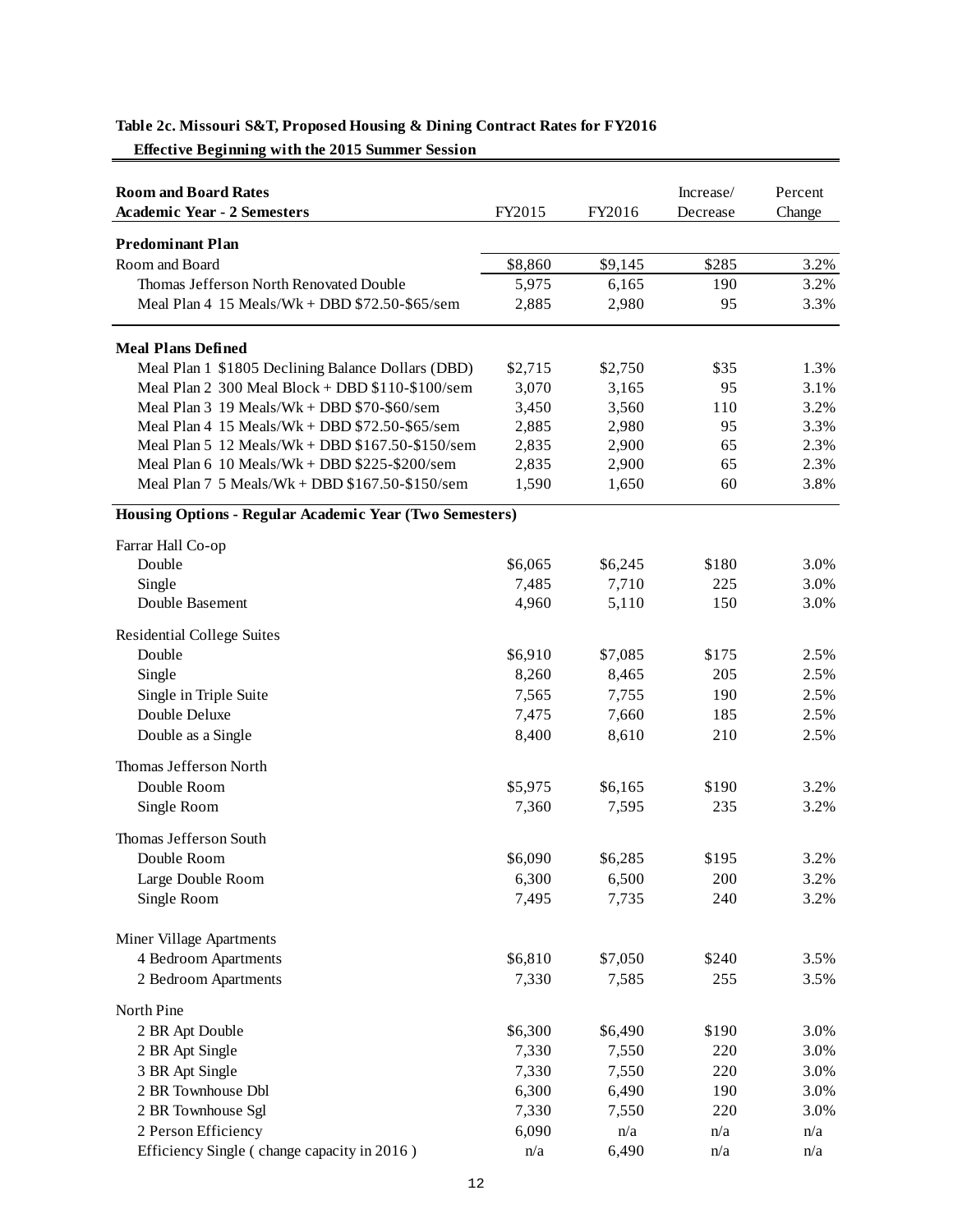|                                                              |         |         | Increase/ | Percent |
|--------------------------------------------------------------|---------|---------|-----------|---------|
| <b>Room and Board Plans (continued)</b>                      | FY2015  | FY2016  | Decrease  | Change  |
| Sally                                                        |         |         |           |         |
| Triple                                                       | \$6,090 | \$6,305 | \$215     | 3.5%    |
| Double                                                       | 6,300   | 6,520   | 220       | 3.5%    |
| Single                                                       | 7,330   | 7,585   | 255       | 3.5%    |
| Buehler                                                      |         |         |           |         |
| Double                                                       | \$6,300 | \$6,520 | \$220     | 3.5%    |
| Single                                                       | 7,330   | 7,585   | 255       | 3.5%    |
| Rollamo (no increase in 2016)                                |         |         |           |         |
| 2 BR 4 person                                                | \$5,975 | \$5,975 | \$0       | 0.0%    |
| 1 BR 2 person                                                | 6,065   | 6,065   | $\theta$  | 0.0%    |
| <b>State Street</b>                                          |         |         |           |         |
| Double                                                       | \$6,300 | \$6,520 | \$220     | 3.5%    |
| Single                                                       | 7,330   | 7,585   | 255       | 3.5%    |
| Sands (new in 2016)                                          |         |         |           |         |
| Triple                                                       | n/a     | \$6,305 | n/a       | n/a     |
| Double                                                       | n/a     | 6,520   | n/a       | n/a     |
| Single                                                       | n/a     | 7,585   | n/a       | n/a     |
|                                                              |         |         | Increase/ | Percent |
| <b>Summer Session-Combined Room and Board Rates</b>          | FY2015  | FY2016  | Decrease  | Change  |
| Thomas Jefferson--full meals                                 |         |         |           |         |
| Double                                                       | \$1,660 | \$1,695 | \$35      | 2.1%    |
| Single                                                       | 1,870   | 1,905   | 35        | 1.9%    |
| Thomas Jefferson--partial meals                              |         |         |           |         |
| Double                                                       | \$1,555 | \$1,590 | \$35      | 2.3%    |
| Single                                                       | 1,765   | 1,800   | 35        | 2.0%    |
| Miner Village--Renewal Rate -- full meals (new program 2016) |         |         |           |         |
| 4 Bedroom Apartments                                         | n/a     | \$1,535 | n/a       | n/a     |
| 2 Bedroom Apartments                                         | n/a     | 1,495   | n/a       | n/a     |
| Miner Village--Renewal Rate -- partial meals                 |         |         |           |         |
| 4 Bedroom Apartments                                         | n/a     | \$1,430 | n/a       | n/a     |
| 2 Bedroom Apartments                                         | n/a     | 1,390   | n/a       | n/a     |
| Miner Village--non-Renewal Rate--full meals                  |         |         |           |         |
| 4 Bedroom Apartments                                         | n/a     | \$2,525 | n/a       | n/a     |
| 2 Bedroom Apartments                                         | n/a     | 2,420   | n/a       | n/a     |
| Miner Village--non-Renewal Rate--partial meals               |         |         |           |         |
| 4 Bedroom Apartments                                         | n/a     | \$2,420 | n/a       | n/a     |
| 2 Bedroom Apartments                                         | n/a     | 2,315   | n/a       | n/a     |

## **S&T Proposed Housing & Dining Contract Rates for FY2016 (continued)**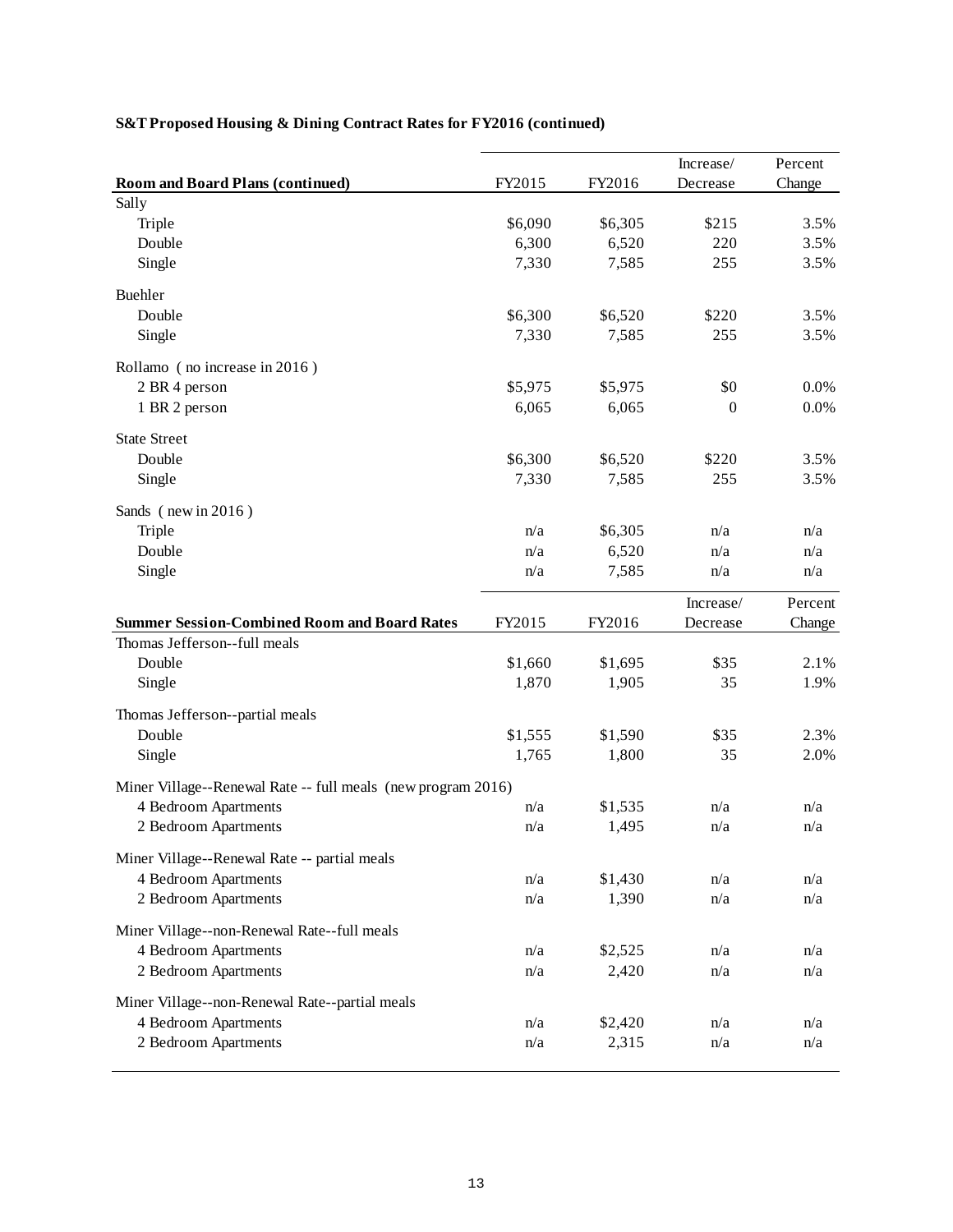| <b>Room and Board Plans</b>                             |         |             |     | Increase/        | Percent |
|---------------------------------------------------------|---------|-------------|-----|------------------|---------|
| <b>Academic Year - 2 Semesters</b>                      | FY2015  | FY2016      |     | Decrease         | Change  |
| <b>Predominant Plan</b>                                 |         |             |     |                  |         |
| Room and Board                                          | \$9,788 | \$9,868     |     | \$80             | 0.8%    |
| Oak Single Room                                         | 6,590   | 6,590       |     | $\mathbf{0}$     | $0.0\%$ |
| 100 Block Meals - \$350 declining balance/sem           | 3,198   | 3,278       | (1) | 80               | 2.5%    |
| <b>Meal Plans Defined</b>                               |         |             |     |                  |         |
| 100 Block Meals - DBD \$350/sem                         | \$3,198 | \$3,278     | (1) | \$80             | 2.5%    |
| 150 Block Meals - DBD \$250/sem                         | 3,580   | 3,670       | (1) | 90               | 2.5%    |
| 200 Block Meals - DBD \$150/sem                         | 3,680   | 3,772       | (1) | 92               | 2.5%    |
| All Declining Balance Dollars (DBD)                     | 3,350   | 3,350       |     | \$0              | 0.0%    |
| Housing Options - Regular Academic Year (Two Semesters) |         |             |     |                  |         |
| Oak Hall                                                |         |             |     |                  |         |
| Double Room                                             | \$5,280 | \$5,280     |     | \$0              | 0.0%    |
| Single Room                                             | 6,590   | 6,590       |     | $\mathbf{0}$     | 0.0%    |
| Villa Hall                                              |         |             |     |                  |         |
| Small Single Room                                       | \$4,450 | \$4,450     |     | \$0              | 0.0%    |
| Private Full Bath                                       | 4,740   | 4,740       |     | $\boldsymbol{0}$ | 0.0%    |
| Private Half Bath                                       | 4,620   | 4,620       |     | $\overline{0}$   | 0.0%    |
| <b>Standard Single Room</b>                             | \$5,390 | \$5,390     |     | \$0              | 0.0%    |
| <b>Shared Half Bath</b>                                 | 5,470   | 5,470       |     | $\mathbf{0}$     | 0.0%    |
| Shared Full Bath                                        | 5,520   | 5,520       |     | $\boldsymbol{0}$ | 0.0%    |
| Private Half Bath                                       | 5,560   | 5,560       |     | $\boldsymbol{0}$ | 0.0%    |
| Private Full Bath                                       | 5,660   | 5,660       |     | $\boldsymbol{0}$ | 0.0%    |
| Super Single Room                                       | \$5,850 | \$5,850     |     | \$0              | 0.0%    |
| <b>Shared Half Bath</b>                                 | 5,940   | 5,940       |     | $\boldsymbol{0}$ | 0.0%    |
| Private Full Bath                                       | 6.120   | 6,120       |     | $\theta$         | 0.0%    |
| Shared Full Bath                                        | 6,008   | 6,008       |     | $\boldsymbol{0}$ | $0.0\%$ |
| Villa Honors & Optometry only                           | \$4,510 | \$4,510     |     | \$0              | 0.0%    |
| LeGras Hall                                             |         |             |     |                  |         |
| Standard                                                | n/a     | \$5,390     | (2) | n/a              | n/a     |
| Shared Full Bath                                        | n/a     | 5,520       | (2) | n/a              | n/a     |
| Private Full Bath                                       | n/a     | $5,580$ (2) |     | n/a              | n/a     |

## **Table 2d. UMSL, Proposed Housing & Dining Contract Rates for FY2016**

 **Effective Beginning with the 2015 Summer Session**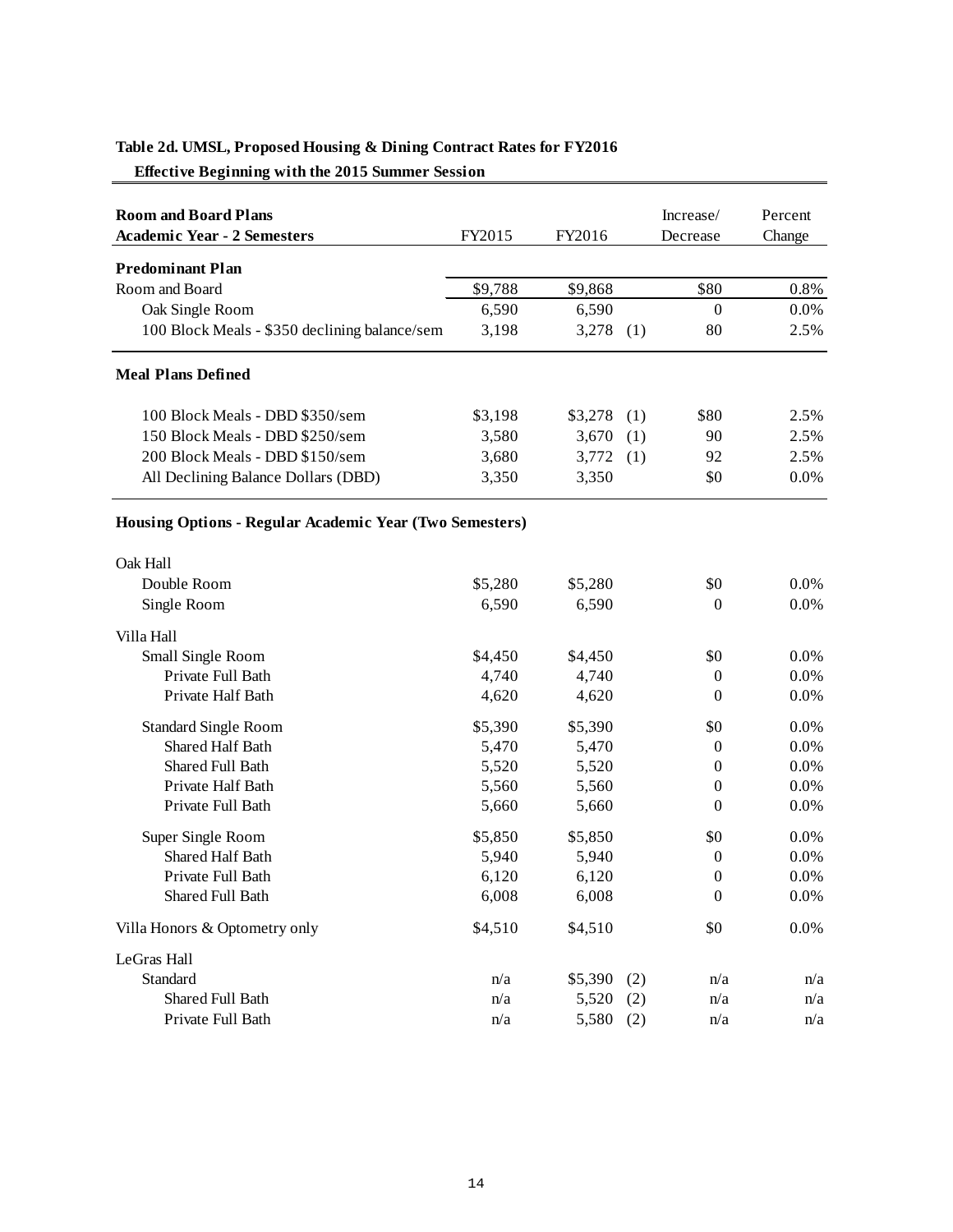|                                              |         |         |     | Increase/        | Percent |
|----------------------------------------------|---------|---------|-----|------------------|---------|
| <b>Summer Session - Room Only</b>            | FY2015  | FY2016  |     | Decrease         | Change  |
|                                              |         |         |     |                  |         |
| Oak Hall Double Room                         | \$2,005 | \$2,005 |     | \$0              | 0.0%    |
| Oak Hall Single Room                         | 2,500   | 2,500   |     | $\Omega$         | 0.0%    |
| Small Single Room                            | 1,670   | 1,670   |     | $\Omega$         | 0.0%    |
| Private Full Bath                            | n/a     | 1,830   | (2) | n/a              | n/a     |
| Private Half Bath                            | 1,755   | 1,755   |     | $\mathbf{0}$     | 0.0%    |
| <b>Standard Single Room</b>                  | 2,020   | 2,020   |     | $\mathbf{0}$     | 0.0%    |
| <b>Shared Half Bath</b>                      | 2,060   | 2,060   |     | $\boldsymbol{0}$ | 0.0%    |
| <b>Shared Full Bath</b>                      | 2,090   | 2,090   |     | $\theta$         | 0.0%    |
| Private Half Bath                            | n/a     | 2,130   | (2) | n/a              | n/a     |
| Private Full Bath                            | 2,155   | 2,155   |     | $\boldsymbol{0}$ | 0.0%    |
| Super Single Room                            | 2,190   | 2,190   |     | $\mathbf{0}$     | 0.0%    |
| <b>Shared Half Bath</b>                      | 2,240   | 2,240   |     | $\Omega$         | 0.0%    |
| Private Full Bath                            | n/a     | 2,350   | (2) | n/a              | n/a     |
| Shared Full Bath                             | n/a     | 2,290   | (2) | n/a              | n/a     |
| Villa Honors & Optometry only                | n/a     | 1,530   | (2) | n/a              | n/a     |
|                                              |         |         |     | Increase/        | Percent |
| <b>Family Student Housing (Per Month)</b>    | FY2015  | FY2016  |     | Decrease         | Change  |
| Mansion Hill 1 Bedroom                       | \$645   | \$645   |     | \$0              | 0.0%    |
| Mansion Hill 2 Bedroom                       | 840     | 840     |     | $\Omega$         | 0.0%    |
| Mansion Hill Dept & Student Leader 1 Bedroom | 545     | 545     |     | $\Omega$         | 0.0%    |
| Mansion Hill Dept & Student Leader 2 Bedroom | 740     | 740     |     | $\Omega$         | 0.0%    |
| Mansion Hill Efficiency Unit                 | 555     | 555     |     | $\overline{0}$   | 0.0%    |
| Mansion Hill Loft Unit                       | 645     | 645     |     | $\theta$         | 0.0%    |
|                                              |         |         |     |                  |         |

### **UM - St. Louis Proposed Housing & Dining Contract Rates for FY2016 (continued)**

Notes:

(1) Board plan increases are associated with inflationary increases of major food groups.

(2) Requesting board approval of room rates for rooms that have been previously offline and/or the usage has recently changed. LeGras Hall has been offline but could possibly reopen if needed.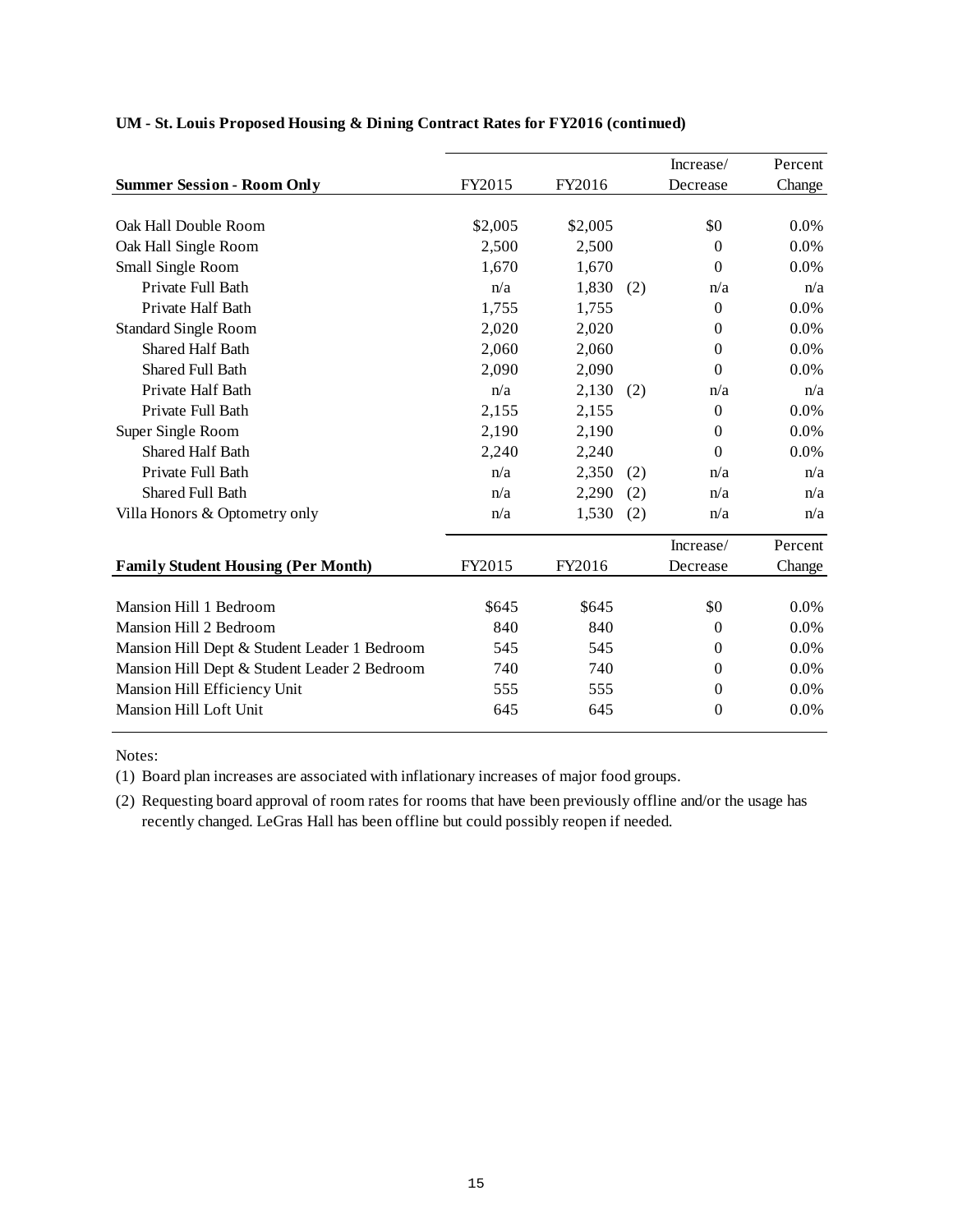#### **Capacity and Occupancy**

Residence hall capacity is planned to increase by 1.5% or 150 beds for fiscal year 2016 due to completion of residence hall construction and renovation. **MU** has 107 more beds for FY2016 due to the opening of Wolpers and Gateway Halls in August 2015, **S&T** has 43 more beds, **UMKC** and **UMSL** has no change in their capacity. LeGras Hall at **UMSL** has been offline and it will possibly reopen in FY2016. It has the capacity of 49 beds which is not included in the FY2016 total capacity due to the uncertainty of its reopening. The combined campus changes bring the capacity to 10,388 beds. Detailed below is the anticipated residence hall occupancy for fiscal year 2016.

|                                      | MU    | UMKC S&T |             | UMSL Total |          |
|--------------------------------------|-------|----------|-------------|------------|----------|
| Residence Hall Occupancy             | 6.676 | 840      | 2.066       | 457        | 10.039   |
| Percent of Capacity                  | 97.1% |          | 95.0% 97.0% | 91.4%      | 96.6%    |
| Change in Occupancy Rate from FY2015 | -0.8% |          | 5.7% -1.4%  | $-2.8\%$   | $-0.5\%$ |

The apartment capacity is planned to decrease by 2.6% from FY2015 and the occupancy rates are anticipated to increase by 4.2% for FY2016. Expected occupancy rates at MU, UMKC, and UMSL are 99.4%, 95.0% and 97.6% respectively. S&T apartment operations cease in FY2016.

#### **Financial Plans**

Tables 3 – 3d present the housing system financial plans for the system in total and each campus. **MU's** financial plan shows a balanced budget plan with a 4.2% increase in revenues and expenditures and transfers for FY2016. Revenue from room contracts is projected to increase by \$2.2 million or 5.2% due to increased capacity. Expenditure drivers include a 4.3% increase in compensation due to a combination of increased salaries and wages and associated benefits and the addition of two benefit eligible positions. Utilities costs are projected to increase by 6.5% due to a number of factors, including FY2015 being relatively mild and residence halls being open a few more days during FY2016. Mandatory transfers increase \$2.2 million or 12.5% due to additional planned debt service to fund the new Gateway Hall and the renovation of Wolpers Hall. Other transfers increase 3.9% due to planned contributions to the capital pool reserve for repair and maintenance.

**UMKC's** financial plans show an increase in revenues of 14.6% or approximately \$1.7 million which is mainly due to the addition of the Hospital Hill Apartment Building. The expenditures increase of 5.7% is driven by the utilities increase of 10.0% and a repair and replacement increase of 9.2%. The utilities increase is due to the combination of a 14% increase in water, a 10% increase in gas, a 10% increase in electricity, a 3% increase in cable services, and the addition of the Hospital Hill Apartment Building. The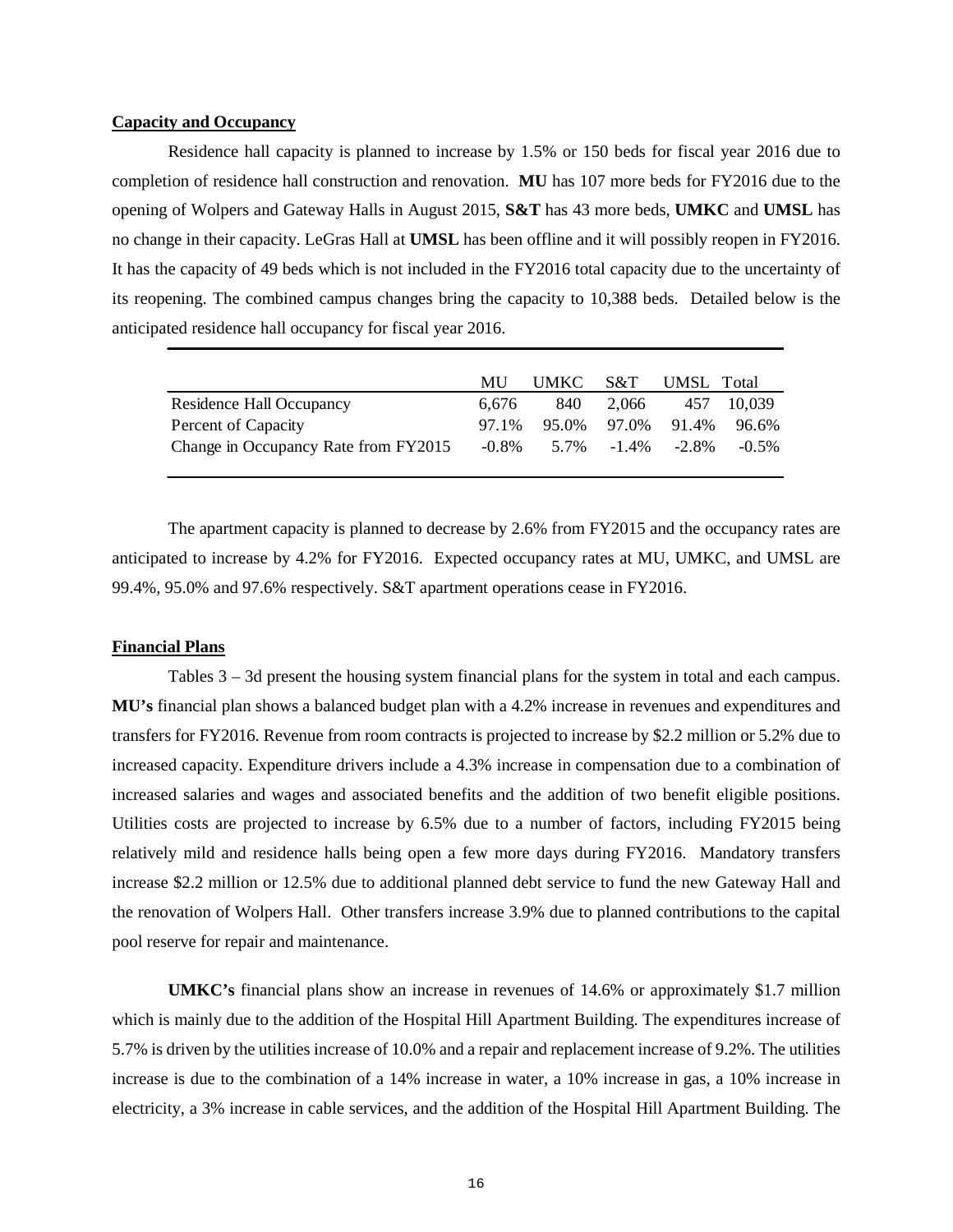repair and replacement increase is due to capital projects including Google Fiber, and recoding of building, and floor repair.

**S&T's** housing system revenues increase by 3.1% due to one additional leased contract-room facility. Expenditures increase by 3.1%. Mandatory transfers increase by 11.3% due to new debt service for future construction beginning mid-year FY2015. Total residence hall capacity for FY2016 will increase to 2,130 beds, a 2.1% or 43 beds increase. Apartment operations cease in FY2016.

**UMSL's** housing system revenues are anticipated to decrease by 1.4% due to an estimated decline in occupancy associated with the restructure of the current scholarship model for room and board plan charges. Compensation increases of 24.1% are mainly due to additional student workers being paid via payroll, and filling open positions from FY2015. The increase of 10% in other expenditures is associated with an increase in cost of goods sold and increased maintenance and repair costs. Total expenditures are projected to increase by 9.8%.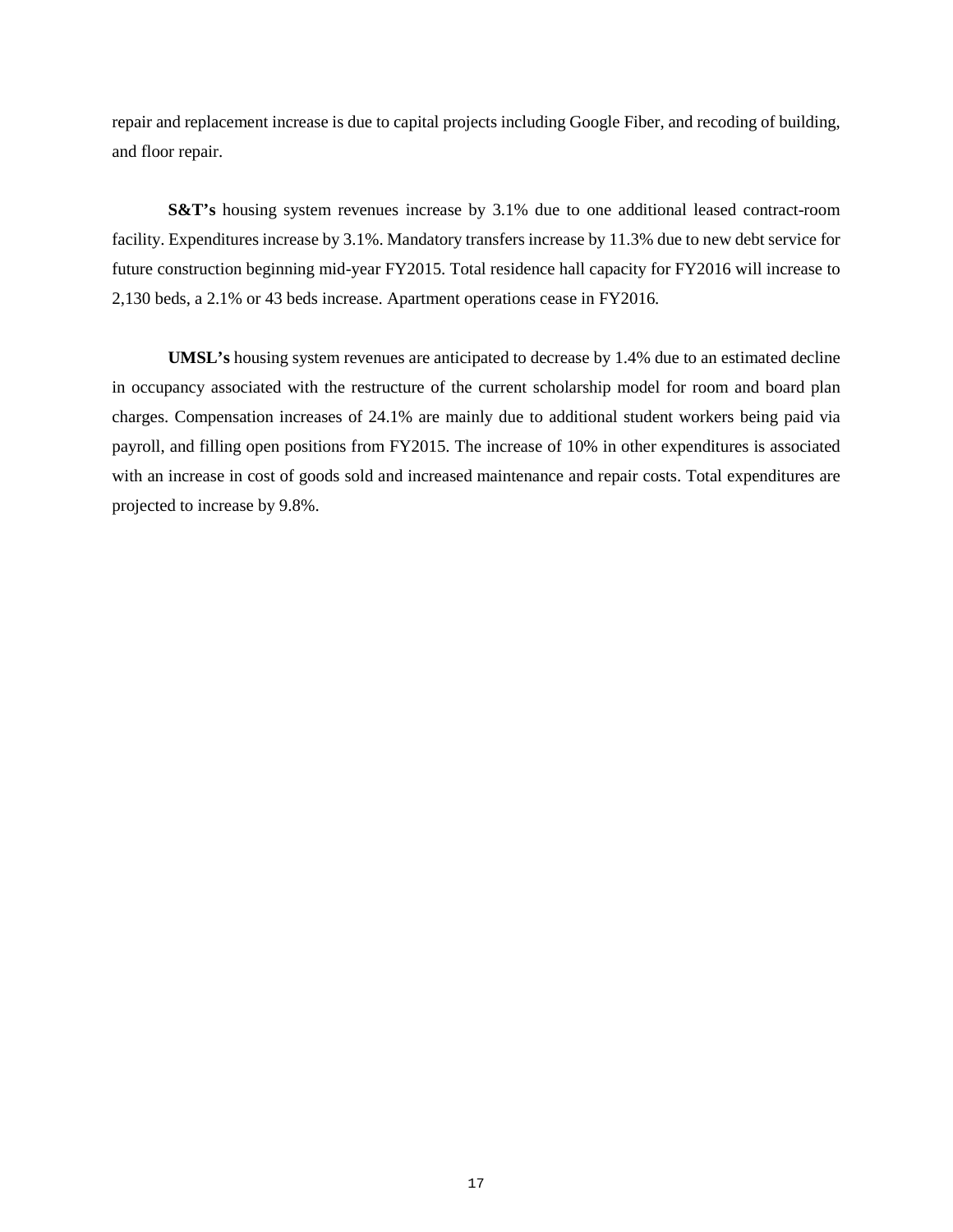## **Table 3. University of Missouri System Total, Housing System Financial Plans**

|                                | FY2014        | FY2015        | FY2016        | FY2016<br>Percent |
|--------------------------------|---------------|---------------|---------------|-------------------|
|                                |               |               |               |                   |
|                                | Actual        | Estimated     | Planned       | Change            |
| Revenues                       |               |               |               |                   |
| <b>Meal Contracts</b>          | \$26,101,846  | \$26,937,198  | \$27,453,840  | 1.9%              |
| <b>Room Contracts</b>          | 59,467,697    | 63,182,490    | 66,776,510    | 5.7%              |
| <b>Apartment Rental</b>        | 8,431,734     | 9,406,077     | 9,980,223     | 6.1%              |
| Other                          | 13,394,202    | 13,475,620    | 14,174,086    | 5.2%              |
| <b>Total Revenues</b>          | \$107,395,480 | \$113,001,385 | \$118,384,659 | 4.8%              |
| Expenditures & Transfers       |               |               |               |                   |
| Salaries & Wages               | \$19,526,861  | \$20,774,963  | \$21,708,153  | 4.5%              |
| <b>Staff Benefits</b>          | 6,225,872     | 6,742,136     | 6,991,112     | 3.7%              |
| In-kind Room & Board           | 330,489       | 412,584       | 414,643       | 0.5%              |
| Subtotal                       | \$26,083,222  | \$27,929,683  | \$29,113,908  | 4.2%              |
| <b>COGS</b>                    | \$8,863,550   | \$9,166,086   | \$9,412,011   | 2.7%              |
| <b>Utilities</b>               | 9,170,666     | 10,050,450    | 10,679,327    | 6.3%              |
| Repair and Replacement         | 3,810,395     | 4,584,453     | 4,599,730     | 0.3%              |
| Other                          | 20,257,496    | 22,876,665    | 22,588,849    | $-1.3%$           |
| <b>Total Expenditures</b>      | \$68,185,329  | \$74,607,338  | \$76,393,826  | 2.4%              |
| <b>Mandatory Transfers</b>     | \$27,203,890  | \$31,068,977  | \$34,059,565  | 9.6%              |
| <b>Other Transfers</b>         | 8,362,867     | 6,805,428     | 7,185,618     | 5.6%              |
| Total Expenditures & Transfers | \$103,752,085 | \$112,481,743 | \$117,639,008 | 4.6%              |
| Change in Net Assets           | \$3,643,394   | \$519,642     | \$745,651     |                   |
| Residence Hall Occupancy       | 9,638         | 9.946         | 10,039        | 0.9%              |
| <b>Residence Hall Capacity</b> | 10,194        | 10,238        | 10,388        | 1.5%              |
| Percent of Capacity            | 94.5%         | 97.1%         | 96.6%         | $-0.5%$           |
| <b>Apartment Occupancy</b>     | 1,183         | 1,272         | 1,290         | 1.4%              |
| <b>Apartment Capacity</b>      | 1,236         | 1,372         | 1,336         | $-2.6%$           |
| Percent of Capacity            | 95.7%         | 92.7%         | 96.6%         | 4.2%              |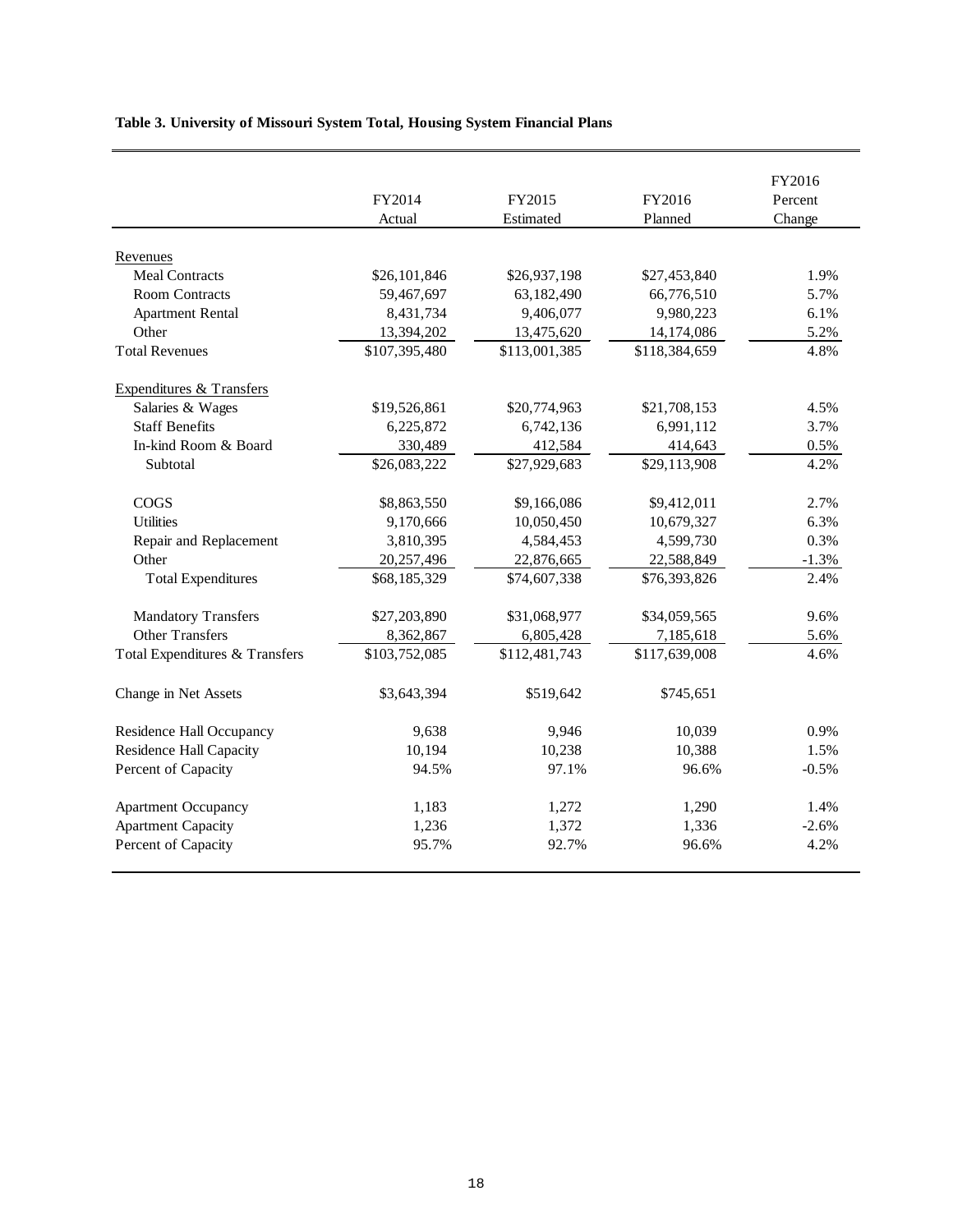|                                     |              |              |              | FY2016  |
|-------------------------------------|--------------|--------------|--------------|---------|
|                                     | FY2014       | FY2015       | FY2016       | Percent |
|                                     | Actual       | Estimated    | Planned      | Change  |
| Revenues                            |              |              |              |         |
| <b>Meal Contracts</b>               | \$19,439,848 | \$20,006,347 | \$20,360,842 | 1.8%    |
| Room Contracts (1)                  | 39, 131, 773 | 42,052,228   | 44,236,655   | 5.2%    |
| <b>Apartment Rental</b>             | 2,654,853    | 2,189,246    | 2,214,443    | 1.2%    |
| Other $(2)$                         | 11,595,943   | 11,549,617   | 12,167,129   | 5.3%    |
| <b>Total Revenues</b>               | \$72,822,417 | \$75,797,438 | \$78,979,069 | 4.2%    |
| <b>Expenditures &amp; Transfers</b> |              |              |              |         |
| Salaries & Wages (3)                | \$15,927,526 | \$16,863,505 | \$17,606,553 | 4.4%    |
| Staff Benefits (3)                  | 5,226,353    | 5,701,729    | 5,921,274    | 3.9%    |
| Subtotal                            | \$21,153,879 | \$22,565,234 | \$23,527,827 | 4.3%    |
| COGS                                | \$8,863,550  | \$9,166,086  | \$9,412,011  | 2.7%    |
| Utilities (4)                       | 6,509,694    | 7,041,329    | 7,499,865    | 6.5%    |
| Repair and Replacement (5)          | 2,299,532    | 2,738,821    | 2,658,500    | $-2.9%$ |
| Other                               | 11,239,319   | 11,705,054   | 10,885,400   | $-7.0%$ |
| <b>Total Expenditures</b>           | \$50,065,974 | \$53,216,524 | \$53,983,602 | 1.4%    |
| Mandatory Transfers (6)             | \$16,631,195 | \$17,760,433 | \$19,987,149 | 12.5%   |
| Other Transfers (7)                 | 6,125,248    | 4,820,482    | 5,008,318    | 3.9%    |
| Total Expenditures & Transfers      | \$72,822,417 | \$75,797,439 | \$78,979,069 | 4.2%    |
| Change in Net Assets                | (0)          | (1)          | (0)          |         |
| Residence Hall Occupancy            | 6,430        | 6,627        | 6,676        | 0.7%    |
| <b>Residence Hall Capacity</b>      | 6,820        | 6,767        | 6,874        | 1.6%    |
| Percent of Capacity                 | 94.3%        | 97.9%        | 97.1%        | $-0.8%$ |
| <b>Apartment Occupancy</b>          | 441          | 331          | 331          | 0.0%    |
| <b>Apartment Capacity</b>           | 446          | 333          | 333          | 0.0%    |
| Percent of Capacity                 | 98.9%        | 99.4%        | 99.4%        | 0.0%    |

**Table 3a. University of Missouri-Columbia, Housing System Financial Plans**

Notes:

(1) Revenue from room contracts is predicted to be up slightly beyond the projected rate increase because capacity and occupancy will be slightly higher in FY16.

(2) Retail and E.Z. Charge sales are expected to increase due to a market focused campaign that will target specific customer groups (emphasizing use of social media) and increase the speed and quality of service.

(3)3 A majority of the increase is due to benefits increasing as a result of salaries and wages increases. Included is the addition of two benefit eligible positions (maintenance and IT) and filling of three leadership roles in Residential Life that are currently vacant.

(4) Increase is based on a combination of factors, including FY15 being relatively mild and residence halls being open a few more days during FY16.

(5) Several one-time expenses occurred during FY15 that are not expected to occur in FY16.

(6) Increase is due to additional planned debt service to fund the new Gateway hall and the renovation of Wolpers hall.

(7) Increase is due to planned contributions to the capital pool reserve for repair and maintenance.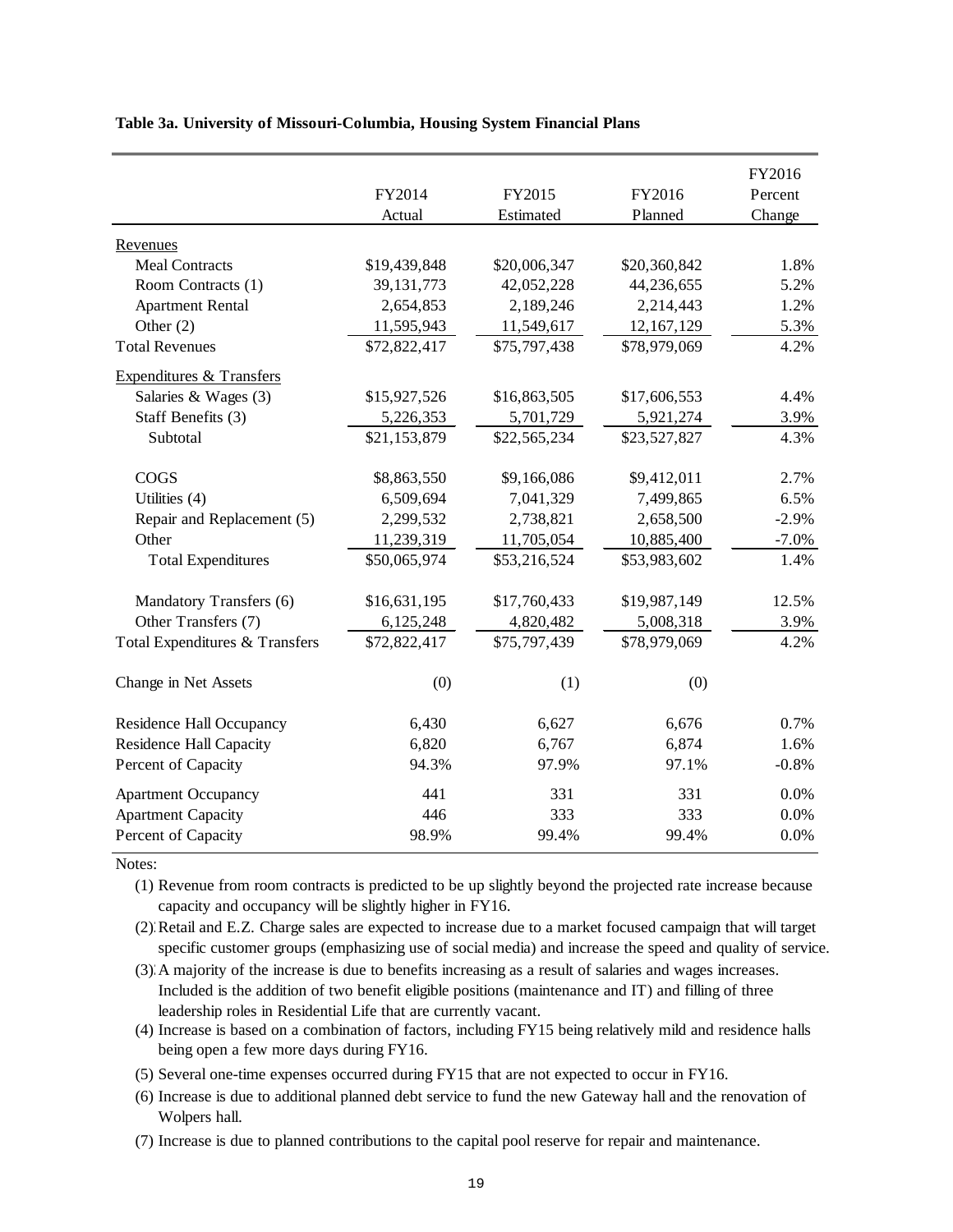|                                     | FY2014       | FY2015       | FY2016       | Percent |
|-------------------------------------|--------------|--------------|--------------|---------|
|                                     | Actual       | Estimated    | Planned      | Change  |
| Revenues                            |              |              |              |         |
| Meal Contracts (1)                  |              |              |              |         |
| Room Contracts (2)                  | \$5,453,944  | \$5,198,635  | \$6,004,749  | 15.5%   |
| <b>Apartment Rental</b>             | 4,247,515    | 5,643,479    | 6,467,781    | 14.6%   |
| Other $(3)$                         | 504,450      | 732,980      | 794,957      | 8.5%    |
| <b>Total Revenues</b>               | \$10,205,910 | \$11,575,094 | \$13,267,487 | 14.6%   |
| <b>Expenditures &amp; Transfers</b> |              |              |              |         |
| Salaries & Wages                    | \$1,000,470  | \$1,121,918  | \$1,157,664  | 3.2%    |
| <b>Staff Benefits</b>               | 279,807      | 246,369      | 255,260      | 3.6%    |
| RA Room Benefits (4)                | 330,489      | 412,584      | 414,643      | 0.5%    |
| Subtotal                            | \$1,610,766  | \$1,780,871  | \$1,827,567  | 2.6%    |
| Utilities $(5)$                     | \$901,174    | \$1,159,121  | \$1,274,462  | 10.0%   |
| Repair and Replacement (6)          | 642,362      | 736,632      | 804,230      | 9.2%    |
| Other Operating                     | 524,045      | 694,611      | 715,449      | 3.0%    |
| <b>Total Expenditures</b>           | \$3,678,347  | \$4,371,236  | \$4,621,709  | 5.7%    |
| <b>Mandatory Transfers</b>          | \$4,542,308  | \$6,456,902  | \$6,657,184  | 3.1%    |
| <b>Other Transfers</b>              | 864,619      | 594,946      | 783,300      | 31.7%   |
| Total Expenditures & Transfers      | \$9,085,274  | \$11,423,084 | \$12,062,193 | 5.6%    |
| Change in Net Assets                | \$1,120,636  | \$152,010    | \$1,205,294  |         |
| Residence Hall Occupancy            | 838          | 795          | 840          | 5.7%    |
| <b>Residence Hall Capacity</b>      | 884          | 884          | 884          | 0.0%    |
| Percent of Capacity                 | 94.8%        | 89.9%        | 95.0%        | 5.7%    |
| Apartment Occupancy (7)             | 495          | 676          | 720          | 6.5%    |
| <b>Apartment Capacity</b>           | 515          | 758          | 758          | 0.0%    |
| Percent of Capacity                 | 96.1%        | 89.2%        | 95.0%        |         |

**Table 3b. University of Missouri-Kansas City, Housing System Financial Plans**

Notes:

FY16 Includes the addition of Hospital Hill Apartment Building resulting in changes in all categories except room contracts.

(1) Meal contracts - Food Service is not considered a part of Residential Life financial operations.

(2) FY16 Room Contracts includes newly established laundry fee at \$35 (\$17.50/semester) per resident.

(3) Includes mandatory programming fees, commission, allocations, and anticipated summer conference

(4) Increase in in-kind room expense for RAs to account for Hospital Hill Apartment building

(5) FY16 budgeted at 14% increase in water, a 10% increase in gas, a 10% increase in electricity, and a 3% increase in cable services. The increase also includes the addition of Hospital Hill Apartment Building

(6) FY16 Proposed capital projects Google Fiber, recoding of building and floor repair

(7) FY16 occupancy at Hospital Hill Apartment expected to increase to 90%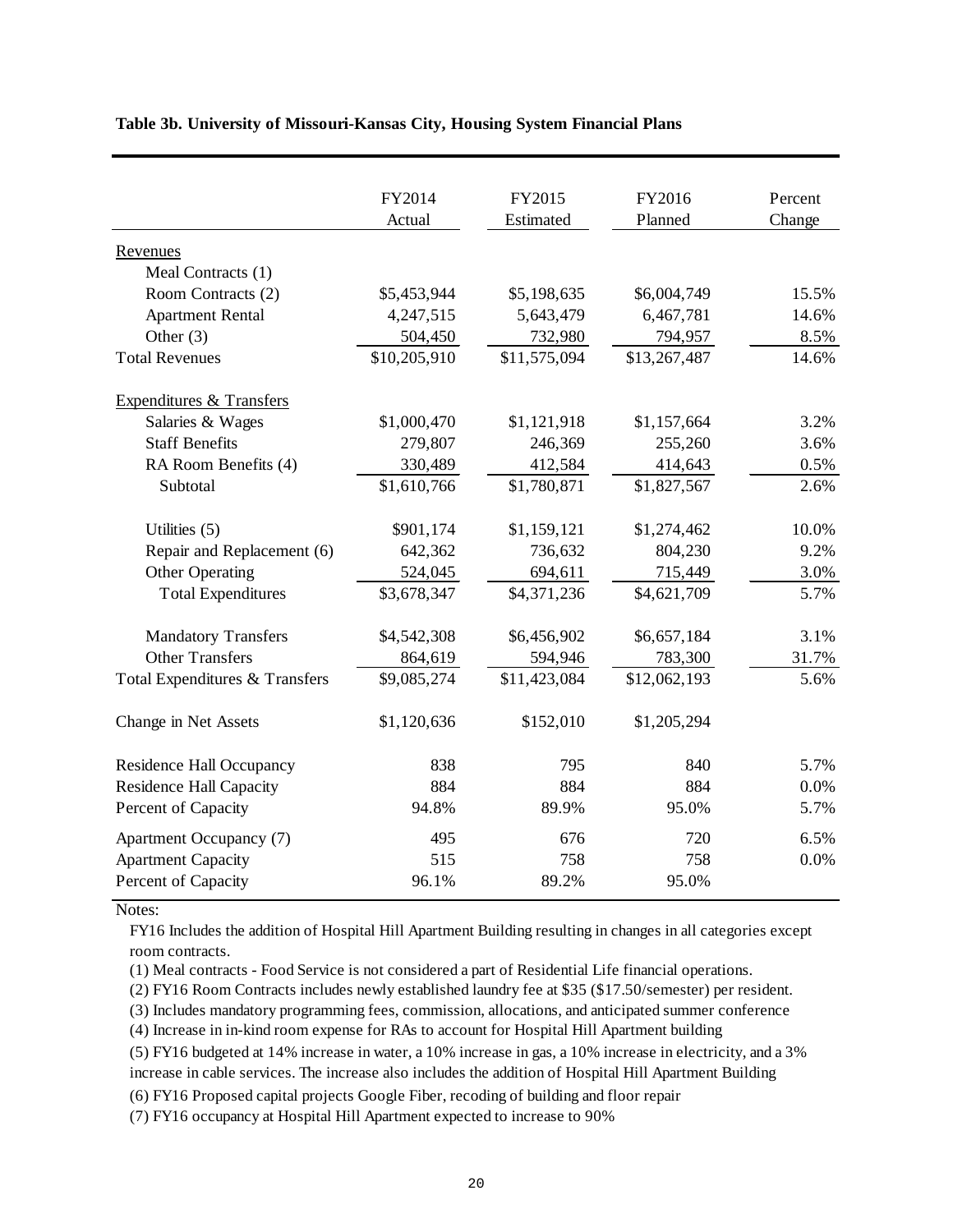|                                     |              |               |                  | FY2016     |
|-------------------------------------|--------------|---------------|------------------|------------|
|                                     | FY2014       | FY2015        | FY2016           | Percent    |
|                                     | Actual       | Estimated     | Planned          | Change     |
|                                     |              |               |                  |            |
| Revenues                            |              |               |                  |            |
| <b>Meal Contracts</b>               | \$5,288,113  | \$5,410,851   | \$5,583,998      | 3.2%       |
| Room Contracts (1)                  | 12,176,027   | 12,882,627    | 13,579,106       | 5.4%       |
| Apartment Rental (2)                | 250,327      | 275,352       |                  | $-100.0\%$ |
| Other                               | 581,825      | 595,023       | 600,000          | 0.8%       |
| <b>Total Revenues</b>               | \$18,296,292 | \$19,163,853  | \$19,763,104     | 3.1%       |
| <b>Expenditures &amp; Transfers</b> |              |               |                  |            |
| Salaries & Wages                    | \$2,353,636  | \$2,546,540   | \$2,622,936      | 3.0%       |
| <b>Staff Benefits</b>               | 644,051      | 718,038       | 739,579          | 3.0%       |
| <b>Total Compensation</b>           | \$2,997,687  | \$3,264,578   | \$3,362,515      | 3.0%       |
| <b>Utilities</b>                    | \$1,531,059  | \$1,580,000   | \$1,630,000      | 3.2%       |
| Repair and Replacement              | 536,501      | 770,000       | 792,000          | 2.9%       |
| Other                               | 6,018,579    | 7,800,000     | 8,044,000        | 3.1%       |
| <b>Total Expenditures</b>           | \$11,083,826 | \$13,414,578  | \$13,828,515     | 3.1%       |
|                                     |              |               |                  |            |
| Mandatory Transfers (3)             | \$4,360,560  | \$5,181,642   | \$5,766,232      | 11.3%      |
| <b>Other Transfers</b>              | 1,000,000    | 1,000,000     | 1,000,000        | 0.0%       |
| Total Expenditures & Transfers      | \$16,444,386 | \$19,596,220  | \$20,594,747     | 5.1%       |
| Change in Net Assets                | \$1,851,906  | $(\$432,367)$ | (\$831,643)      |            |
| <b>Residence Hall Occupancy</b>     | 1,938        | 2,054         | 2,066            | 0.6%       |
| <b>Residence Hall Capacity</b>      | 2,021        | 2,087         | 2,130            | 2.1%       |
| Percent of Capacity                 | 95.9%        | 98.4%         | 97.0%            | $-1.4%$    |
| <b>Apartment Occupancy</b>          | 26           | 26            | $\boldsymbol{0}$ | $-100.0\%$ |
| <b>Apartment Capacity</b>           | 36           | 36            | $\overline{0}$   | $-100.0\%$ |
| Percent of Capacity                 | 72.2%        | 72.2%         |                  |            |
|                                     |              |               |                  |            |

# **Table 3c. Missouri University of Science and Technology, Housing System Financial Plans**

Notes:

(1) One additional leased contract-room facility in FY2016

(2) Apartment operations cease in FY2016

(3) New debt service for future construction begins mid-year FY2015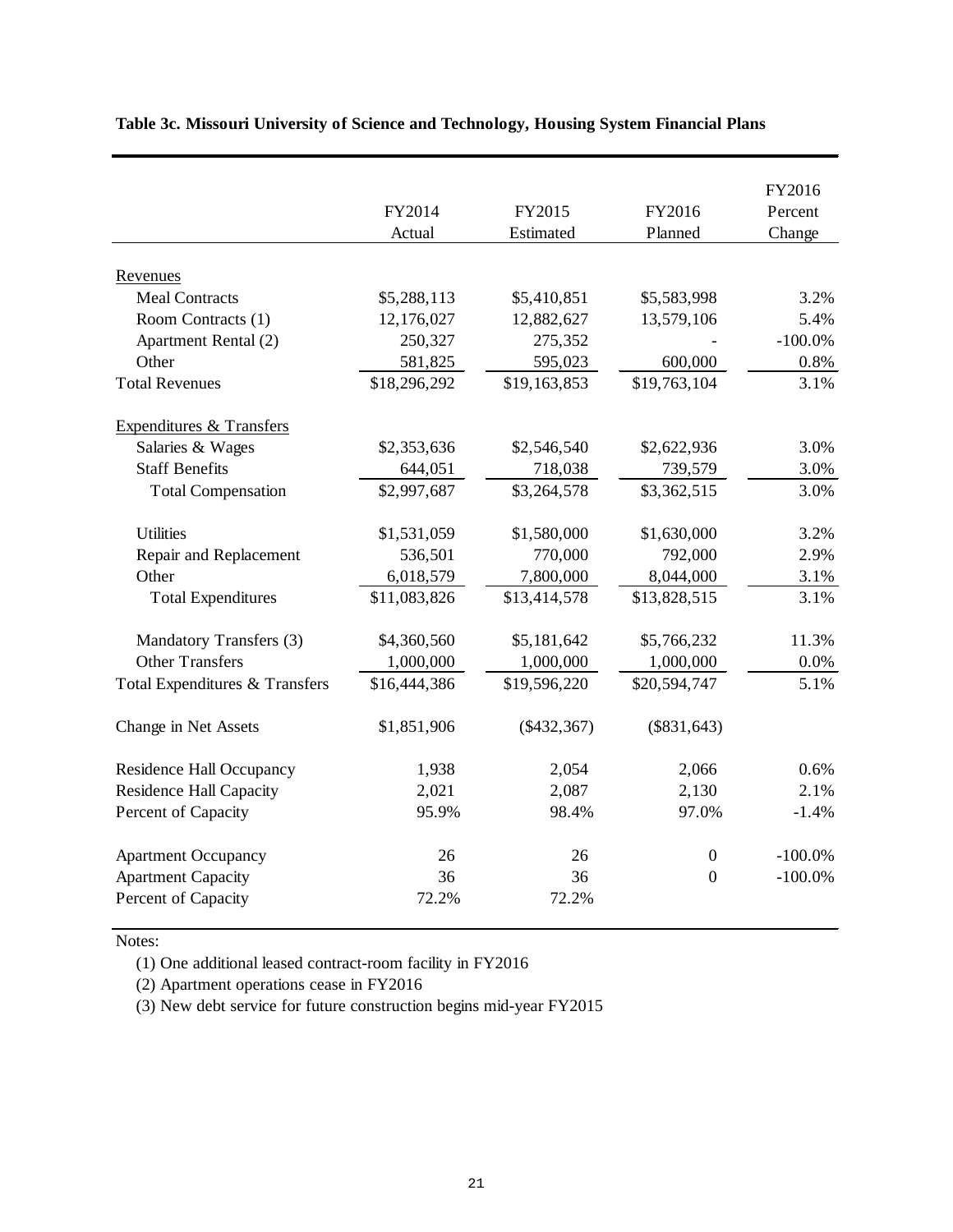|                                     |             |             |             | FY2016  |
|-------------------------------------|-------------|-------------|-------------|---------|
|                                     | FY2014      | FY2015      | FY2016      | Percent |
|                                     | Actual      | Estimated   | Planned     | Change  |
| Revenues                            |             |             |             |         |
| Meal Contracts (1)                  | \$1,373,885 | \$1,520,000 | \$1,509,000 | $-0.7%$ |
| Room Contracts (2)                  | 2,705,953   | 3,049,000   | 2,956,000   | $-3.1%$ |
| <b>Apartment Rental</b>             | 1,279,039   | 1,298,000   | 1,298,000   | 0.0%    |
| Other $(3)$                         | 711,984     | 598,000     | 612,000     | 2.3%    |
| <b>Total Revenues</b>               | \$6,070,861 | \$6,465,000 | \$6,375,000 | $-1.4%$ |
| <b>Expenditures &amp; Transfers</b> |             |             |             |         |
| Salaries & Wages (4)                | \$245,229   | \$243,000   | \$321,000   | 32.1%   |
| Staff Benefits (5)                  | 75,661      | 76,000      | 75,000      | $-1.3%$ |
| Subtotal                            | \$320,890   | \$319,000   | \$396,000   | 24.1%   |
| Utilities (6)                       | \$228,739   | \$270,000   | \$275,000   | 1.9%    |
| Repair and Replacement              | 332,000     | 339,000     | 345,000     | 1.8%    |
| Other (7)                           | 2,475,553   | 2,677,000   | 2,944,000   | 10.0%   |
| <b>Total Expenditures</b>           | \$3,357,182 | \$3,605,000 | \$3,960,000 | 9.8%    |
| Mandatory Transfers (8)             | \$1,669,826 | \$1,670,000 | \$1,649,000 | $-1.3%$ |
| Other Transfers (9)                 | 373,000     | 390,000     | 394,000     | 1.0%    |
| Total Expenditures & Transfers      | \$5,400,008 | \$5,665,000 | \$6,003,000 | 6.0%    |
| Change in Net Assets                | \$670,853   | \$800,000   | \$372,000   |         |
| <b>Residence Hall Occupancy</b>     | 432         | 470         | 457         | $-2.8%$ |
| <b>Residence Hall Capacity</b>      | 469         | 500         | 500         | 0.0%    |
| Percent of Capacity                 | 92.1%       | 94.0%       | 91.4%       | $-2.8%$ |
| <b>Apartment Occupancy</b>          | 221         | 239         | 239         | 0.0%    |
| <b>Apartment Capacity</b>           | 239         | 245         | 245         | 0.0%    |
| Percent of Capacity                 | 92.5%       | 97.6%       | 97.6%       | 0.0%    |

#### **Table 3d. University of Missouri-St. Louis, Housing System Financial Plans**

Notes:

(1) Board plan increase associated with inflationary increases of major food groups.

(2) Room revenue decrease associated with an estimated decline in occupancy associated with the restructure of the current scholarship model for room and board plan charges.

(3) Includes Student Affairs equity for Oak Hall, miscellaneous revenue, and divisional transfers.

- (4) FY2016 increase associated with additional student workers being paid via payroll, and filling open positions from FY2015.
- (5) FY2016 decrease associated with a reduction in benefit eligible staff.

(6) Includes cable expenses and utilities for vacant and inclusive units. FY2015 utility increase associated with additional inclusive units in the apartment complex.

(7) Includes cost of goods sold, communications, supplies, maintenance, and other miscellaneous expenses. FY2015 and FY2016 increases associated with an increase of cost of goods sold and increased maintenance and repair costs.

(8) FY2016 debt reduction associated with a Mansion Hill bond maturing.

(9) FY2015 and FY2016 increases associated with new information and technology expenses.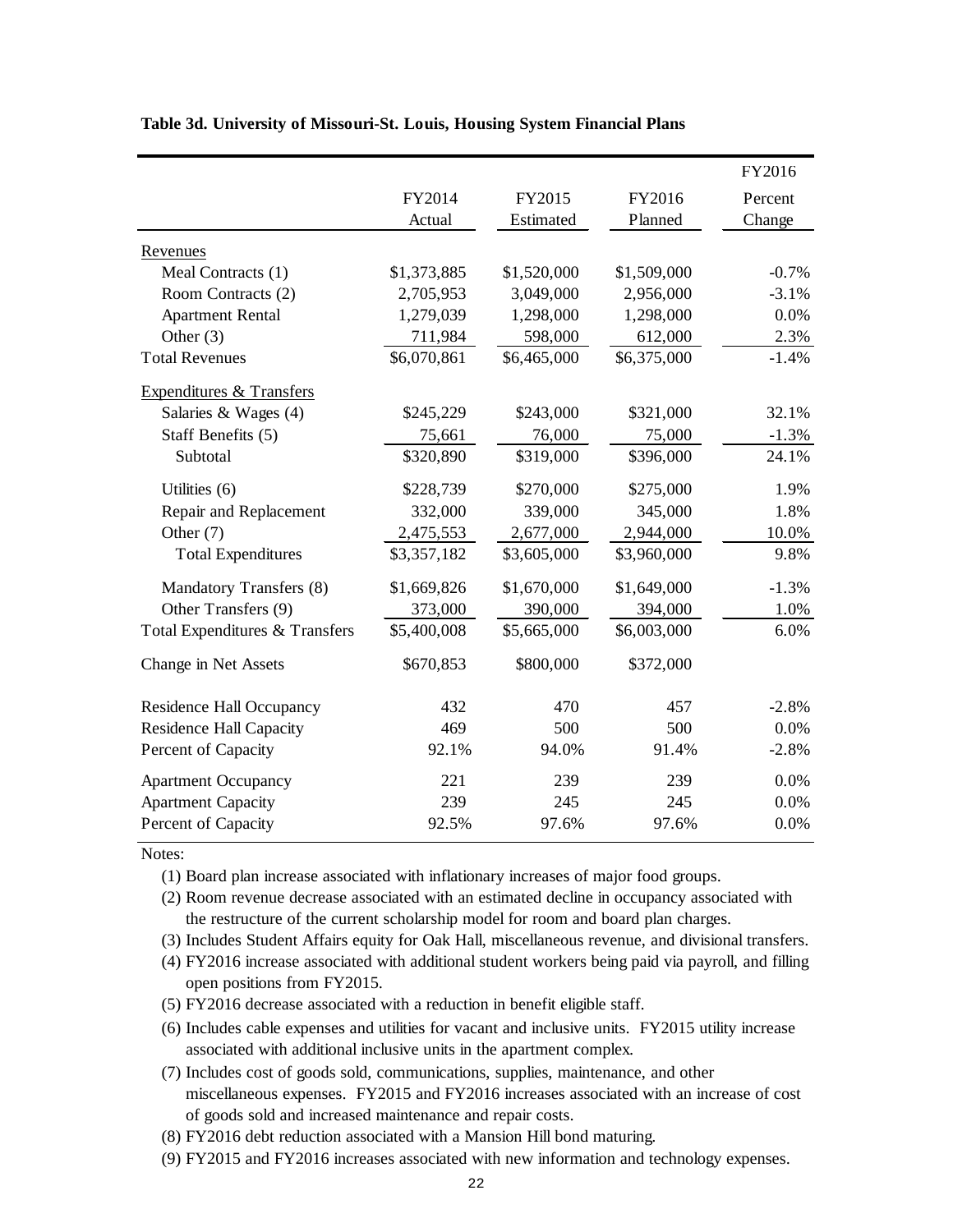#### **Activity, Facility, and Health Service Fee Highlights**

Table 4 shows a summary of activity, facility, and health services fees by term for FY2015 and FY2016, while Tables 4a-4c present details of these activity, facility and health service fees by campus. Per semester student activity, facility and health service fees for undergraduate students increase by the CPI (0.8%) for MU, UMKC and S&T, plus a new student services fee approved by the students at S&T.

Fees are assessed predominantly on a per credit hour basis with a plateau of 12 credit hours per semester and 6 credit hours for the summer session. However, at MU the graduate and professional student plateau is 9 credit hours per semester. Some fees are assessed at a flat rate per semester.

At **MU** the student activity fee, recreation activity and facility fee, and the health service fee increased by 0.8% in total or \$3.38 in the fall and winter semesters for undergraduate students. The student activity fee component increased by 0.8% or \$1.44 per semester. At MU, student activity fees include fees to fund: student government, student organizations, multicultural student organizations, readership program, sustainability program, sports clubs, associated students, capital improvement, divisional councils, transportation system, student unions, student life, counseling center, Jesse auditorium and the parking garage. The recreation activity and facility fee increased by 0.8%, or \$1.13. The student health fee increased by 0.8% or \$0.81. Graduate and professional fees increased by 0.7% or \$2.66. This includes a 0.5% increase in the student activity fee, a 0.8% increase in the recreation activity and facility fee and a 0.8% increase in the health service fee.

At **UMKC,** total activity, facility, and health service fees increased 0.8% or \$4.01. The Student Activity fee provides funding for the student government association, academic student councils, student organizations and clubs, and student involvement. The athletic fee supports UMKC's NCAA Division I intercollegiate athletics program. Facility fees include the university center, student union, physical plant facility, and the recreation facility fee, which funds the Swinney Recreation Center and student intramurals. The student health fee provides health services and outreach to students.

At **S&T**, activity, facility and health service fees increased by \$10.98 a semester or 2.4%. This increase includes a new student approved student services fee of \$0.79 per credit hour with a 10 credit hour plateau per semester. The student activity fee decreased \$1.20 per semester or 0.8%. The health service fee increased by \$5.88 or 6.0%. The university center fee increased by \$1.20 or 3.6%. Intramural facility fee decreased by \$2.50 or 5.9%, university center debt fee remained flat and the Rollamo yearbook fee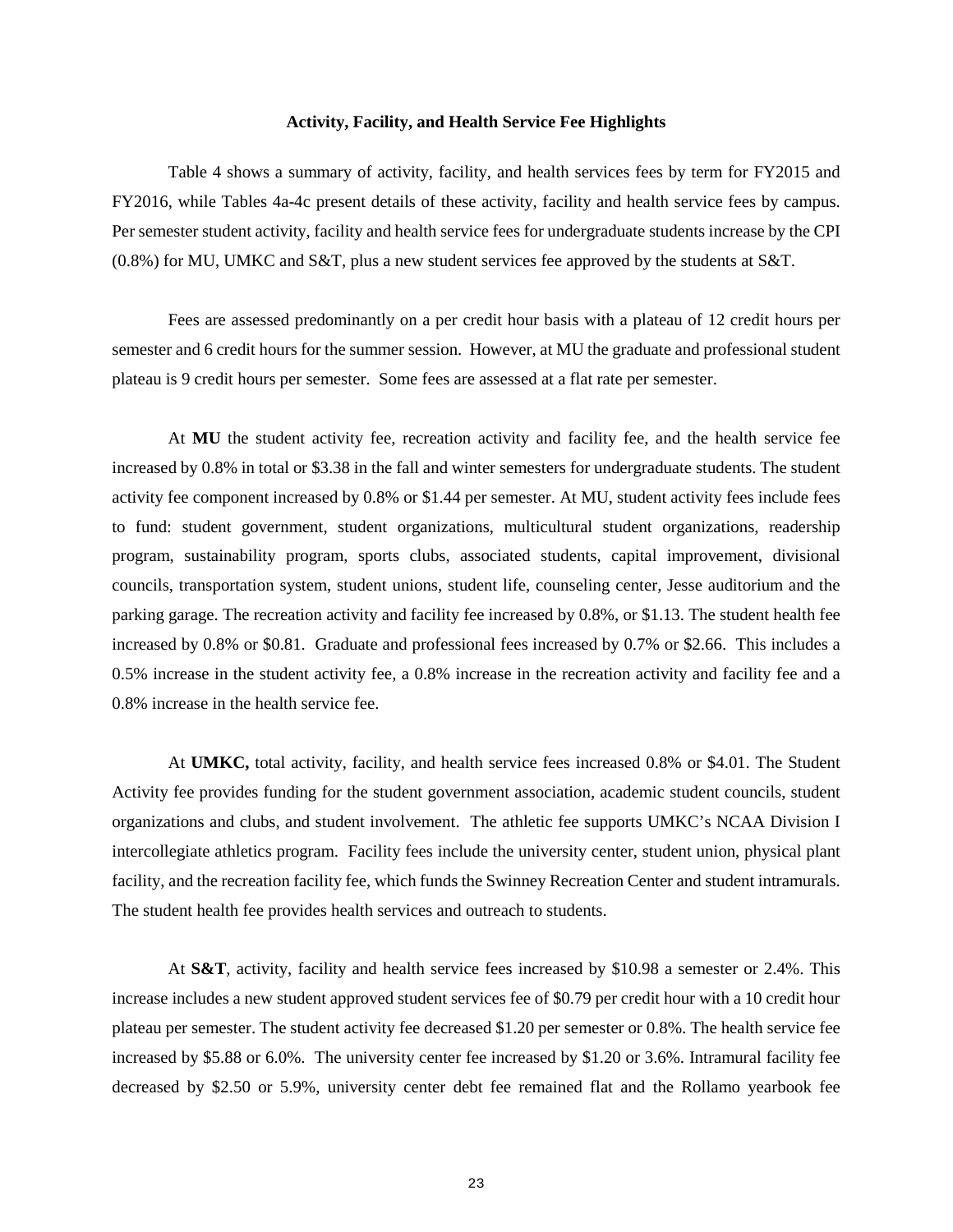decreased by \$0.30 or 3.6%. These changes are based on the student organization needs and determined by Student Council and budget needs. Graduate student fees increase by \$11.28. The detail fees mirror undergraduate students except graduate students do not pay the Rollamo yearbook fee and they pay a graduate student fee of \$3.30 per semester.

In an effort to simplify fees for students and their families, the **UMSL** campus adopted a comprehensive base tuition rate that combined per credit hour tuition rates with information technology, activity, facility, and health service fees which are charged to all students. The campus will no longer assess their activity, facility and health service fees separately.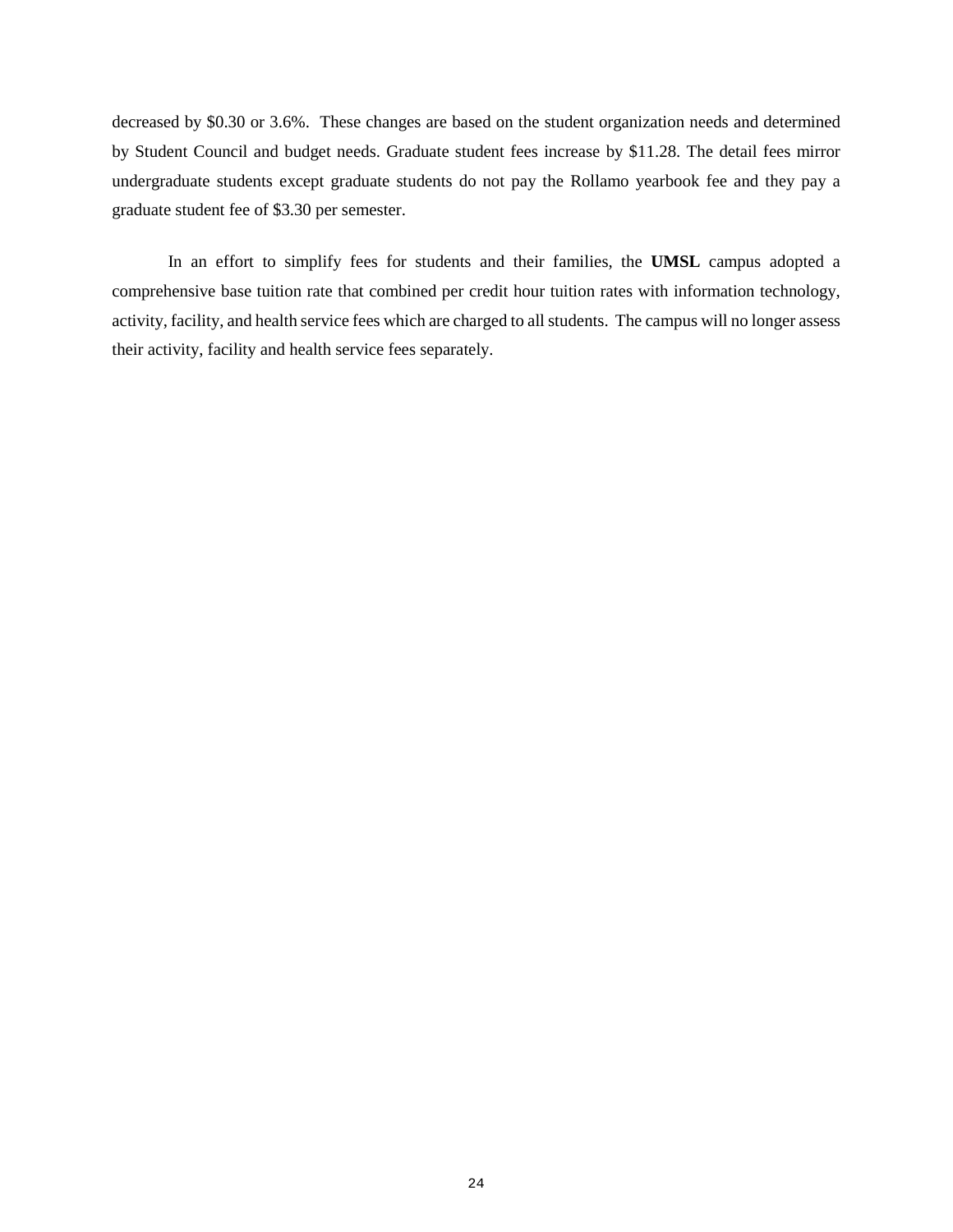### **Table 4. Approved Changes in Student Activity, Facility, and Service Fees for FY2016, UM**

|                                                                                |                    |                    |                                          | Recommended Increase |                   |                   |                                       | Recommended Increase     |
|--------------------------------------------------------------------------------|--------------------|--------------------|------------------------------------------|----------------------|-------------------|-------------------|---------------------------------------|--------------------------|
| $\bf MU$                                                                       | FY2015             | FY2016             | Amount                                   | % change             | FY2015            | FY2016            | Amount                                | % change                 |
|                                                                                |                    |                    |                                          |                      |                   |                   |                                       |                          |
| Maximum Fees per Term                                                          |                    |                    | Semester Rates (12 or more credit hours) |                      |                   |                   | Summer Rates (7 or more credit hours) |                          |
|                                                                                |                    |                    |                                          |                      |                   |                   |                                       |                          |
| Undergraduate Students                                                         | \$170.40           | \$171.84           | \$1.44                                   | 0.8%                 | \$85.20           | \$85.92           | \$0.72                                | 0.8%                     |
| <b>Student Activity Fee</b>                                                    | 140.67             | 141.80             | 1.13                                     | 0.8%                 | 70.34             |                   |                                       | 0.8%                     |
| Recreation Activity and Facility<br>Health Service Fee                         |                    |                    |                                          |                      |                   | 70.90             | 0.56                                  |                          |
| Total                                                                          | 100.66<br>\$411.73 | 101.47<br>\$415.11 | 0.81<br>\$3.38                           | 0.8%<br>0.8%         | 82.14<br>\$237.68 | 82.80<br>\$239.62 | 0.66<br>\$1.94                        | 0.8%<br>0.8%             |
|                                                                                |                    |                    |                                          |                      |                   |                   |                                       |                          |
| Graduate and Professional Students                                             |                    |                    |                                          |                      |                   |                   |                                       |                          |
| <b>Student Activity Fee</b>                                                    | \$150.57           | \$151.29           | \$0.72                                   | 0.5%                 | \$100.38          | \$100.86          | \$0.48                                | 0.5%                     |
| Recreation Activity and Facility                                               | 140.67             | 141.80             | 1.13                                     | 0.8%                 | 70.34             | 70.90             | 0.56                                  | 0.8%                     |
| Health Service Fee                                                             | 100.66             | 101.47             | $0.81\,$                                 | 0.8%                 | 82.14             | 82.80             | 0.66                                  | 0.8%                     |
| Total                                                                          | \$391.90           | \$394.56           | \$2.66                                   | 0.7%                 | \$252.86          | \$254.56          | \$1.70                                | 0.7%                     |
|                                                                                |                    |                    |                                          | Recommended Increase |                   |                   |                                       | Recommended Increase     |
| <b>UMKC</b>                                                                    | FY2015             | FY2016             | Amount                                   | % change             | FY2015            | FY2016            | Amount                                | % change                 |
|                                                                                |                    |                    |                                          |                      |                   |                   |                                       |                          |
| Maximum Fees per Term                                                          |                    |                    | Semester Rates (12 or more credit hours) |                      |                   |                   | Summer Rates (6 or more credit hours) |                          |
| University Center Fee                                                          | \$ 81.95           | \$ 82.94           | \$0.99                                   | 1.2%                 | \$40.97           | \$41.47           | \$0.50                                | 1.2%                     |
| <b>Student Union Fee</b>                                                       | 178.13             | 179.50             | 1.37                                     | 0.8%                 | 89.06             | 89.75<br>$\ast$   | 0.69<br>$\frac{1}{2}$                 | 0.8%                     |
| <b>Transportation Fee</b>                                                      | 14.45              | 14.57              | 0.12                                     | 0.8%                 |                   |                   | ÷.                                    | $\overline{\phantom{a}}$ |
| Athletic Fee                                                                   | 57.29              | 57.70              | 0.41                                     | 0.7%                 | 28.64             | 28.85             | 0.21                                  | 0.7%                     |
| <b>Student Activity Fee</b>                                                    | 60.71              | 61.14              | 0.43                                     | 0.7%                 | 30.50             | 30.72             | 0.22                                  | 0.7%                     |
| Phys. Facility Fee                                                             | 8.73               | 8.80               | 0.07                                     | 0.8%                 | 4.36              | 4.40              | 0.04                                  | 0.9%                     |
| <b>Student Health Fee</b>                                                      | 49.70              | 50.08              | 0.38                                     | 0.8%                 | 24.85             | 25.04             | 0.19                                  | 0.8%                     |
| Rec. Facility Fee                                                              | 31.68              | 31.93              | 0.25                                     | 0.8%                 | 15.84             | 15.97             | 0.13                                  | 0.8%                     |
| Total                                                                          | \$482.64           | \$486.65           | \$4.01                                   | 0.8%                 | \$234.22          | \$236.19          | \$1.97                                | 0.8%                     |
| * assessed only to new students in the summer semester at 50% of the fall rate |                    |                    |                                          |                      |                   |                   |                                       |                          |
|                                                                                |                    |                    |                                          | Recommended Increase |                   |                   |                                       | Recommended Increase     |
| Missouri S&T                                                                   | FY2015             | FY2016             | Amount                                   | % change             | FY2015            | FY2016            | Amount                                | % change                 |
| Maximum Fees per Term                                                          |                    |                    | Semester Rates (12 or more credit hours) |                      |                   |                   | Summer Rates (6 or more credit hours) |                          |
| <b>Undergraduate Students</b>                                                  |                    |                    |                                          |                      |                   |                   |                                       |                          |
| <b>Student Activity Fee</b>                                                    | \$144.70           | \$143.50           | (\$1.20)                                 | $-0.8%$              | \$46.30           | \$46.00           | (\$0.30)                              | $-0.6%$                  |
| Health Service Fee                                                             | 98.00              | 103.88             | 5.88                                     | 6.0%                 | 44.00             | 46.64             | 2.64                                  | 6.0%                     |
| I/Mural Facility Fee                                                           | 42.50              | 40.00              | (2.50)                                   | $-5.9%$              | 14.00             | 13.00             | (1.00)                                | $-7.1%$                  |
| University Center Fee                                                          | 32.90              | 34.10              | 1.20                                     | 3.6%                 | 15.70             | 16.00             | 0.30                                  | 1.9%                     |
| University Center Debt                                                         | 125.00             | 125.00             | $\overline{\phantom{a}}$                 | 0.0%                 | 62.50             | 62.50             | ÷.                                    | 0.0%                     |
| Rollamo Year Book **                                                           | 8.30               | 8.00               | (0.30)                                   | $-3.6%$              |                   |                   |                                       |                          |
| <b>Student Services Fee</b>                                                    | n/a                | 7.90               | 7.90                                     | n/a                  | n/a               | 3.95              | 3.95                                  | n/a                      |
| Total                                                                          | \$451.40           | \$462.38           | \$10.98                                  | 2.4%                 | \$182.50          | \$188.09          | \$<br>5.59                            | 3.1%                     |
| ** Rollmo Year Book Fee assessed Fall semester only                            |                    |                    |                                          |                      |                   |                   |                                       |                          |
| <b>Graduate Students</b>                                                       |                    |                    |                                          |                      |                   |                   |                                       |                          |
| <b>Student Activity Fee</b>                                                    | \$144.70           | \$143.50           | (\$1.20)                                 | $-0.8%$              | \$46.30           | \$46.00           | (\$0.30)                              | $-0.6%$                  |
| Health Service Fee                                                             | 98.00              | 103.88             | 5.88                                     | 6.0%                 | 44.00             | 46.64             | 2.64                                  | 6.0%                     |
| I/Mural Facility Fee                                                           | 42.50              | 40.00              | (2.50)                                   | $-5.9%$              | 14.00             | 13.00             | (1.00)                                | $-7.1%$                  |
| University Center Fee                                                          | 32.90              | 34.10              | 1.20                                     | 3.6%                 | 15.70             | 16.00             | 0.30                                  | 1.9%                     |
| University Center Debt                                                         | 125.00             | 125.00             |                                          | 0.0%                 | 62.50             | 62.50             | ÷,                                    | 0.0%                     |
| Graduate Student Fee                                                           | 3.30               | 3.30               |                                          | 0.0%                 |                   |                   |                                       |                          |
| <b>Student Services Fee</b>                                                    | n/a                | 7.90               | 7.90                                     | n/a                  | n/a               | 3.95              | 3.95                                  | n/a                      |
| Total                                                                          | \$446.40           | \$457.68           | \$11.28                                  | 2.5%                 | \$182.50          | \$188.09          | \$5.59                                | 3.1%                     |
|                                                                                |                    |                    |                                          |                      |                   |                   |                                       |                          |

Note: UMSL restructured their tuition & required fees into a single combined tuition rate in FY2014 and will no longer be separately assessing required fees.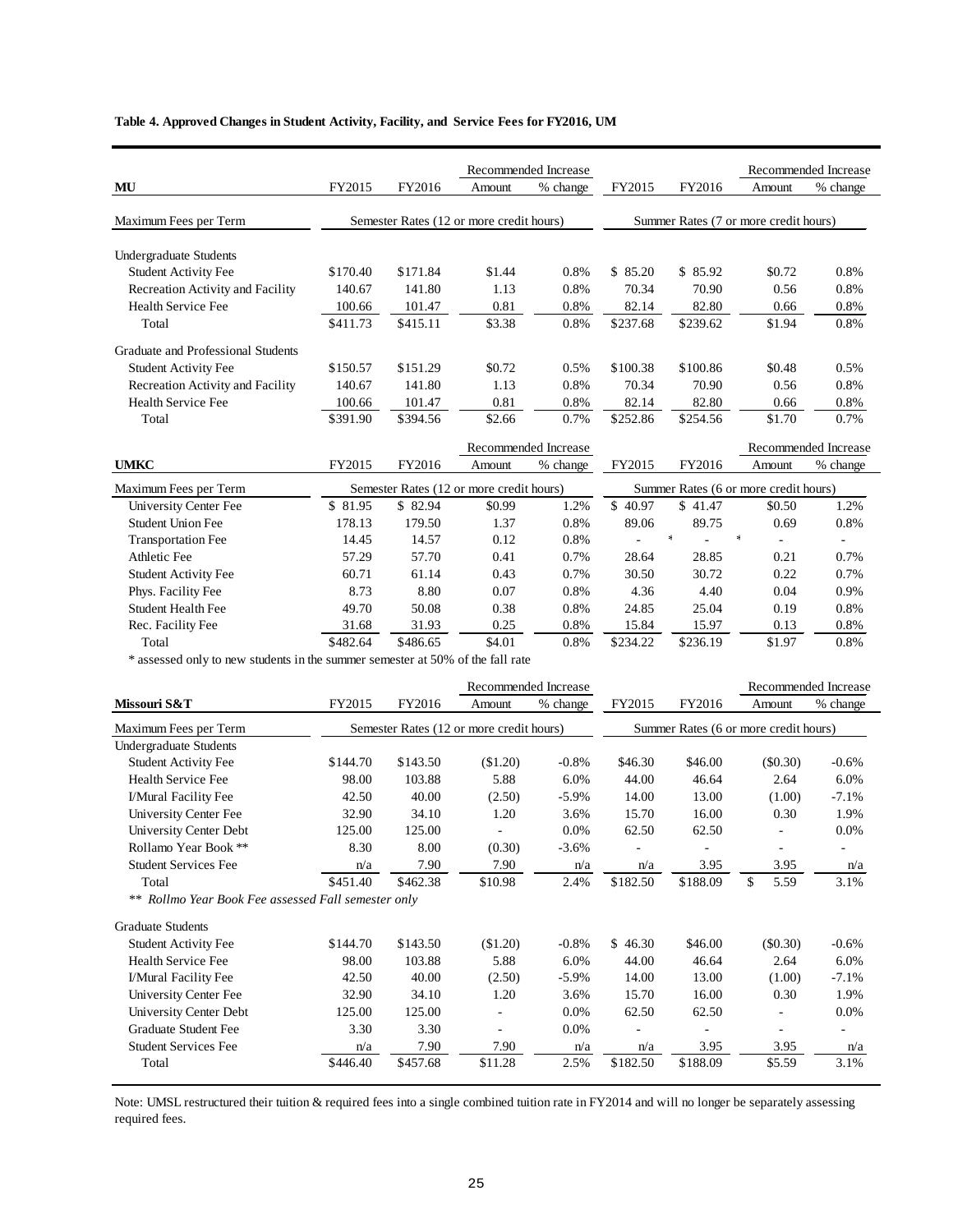|                          |           |           |            |           |                     | FY2016 Semester Rates       |          |           |          |         |           |
|--------------------------|-----------|-----------|------------|-----------|---------------------|-----------------------------|----------|-----------|----------|---------|-----------|
|                          | Undergrad | Grad/Prof |            | Undergrad | GradProf            |                             |          |           |          |         |           |
| Credit                   | Student   | Student   | Recreation | Health    | Health              | Total                       | Total    | Total     | Total    | % Chg.  | % Chg.    |
| Hour                     | Activity  | Activity  | Activity & | Service   | Service             | FY16                        | FY16     | FY15      | FY15     | U.G.    | Grad/Prof |
| Load                     | Fee       | Fee       | Facility   | Fee       | Fee                 | U.G. Fees                   | G/P Fees | U.G. Fees | G/P Fees | Fees    | Fees      |
|                          | \$14.32   | \$16.81   | \$0.00     | \$0.00    | \$0.00              | \$14.32                     | \$16.81  | \$14.20   | \$16.73  | 0.8%    | 0.5%      |
| $\sim$                   | 28.64     | 33.62     | 0.00       | 0.00      | 0.00                | 28.64                       | 33.62    | 28.40     | 33.46    | 0.8%    | 0.5%      |
| $\omega$                 | 42.96     | 50.43     | 0.00       | 0.00      | 0.00                | 42.96                       | 50.43    | 42.60     | 50.19    | 0.8%    | 0.5%      |
| 4                        | 57.28     | 67.24     | 0.00       | 0.00      | 0.00                | 57.28                       | 67.24    | 56.80     | 66.92    | 0.8%    | 0.5%      |
| $\mathbf{\hat{S}}$       | 71.60     | 84.05     | 0.00       | 0.00      | 0.00                | 71.60                       | 84.05    | $71.00\,$ | 83.65    | 0.8%    | 0.5%      |
| $\circ$                  | 85.92     | 100.86    | 0.00       | 0.00      | 0.00                | 85.92                       | 100.86   | 85.20     | 100.38   | 0.8%    | $0.5\%$   |
| $\overline{ }$           | 100.24    | 117.67    | 141.80     | 101.47    | 101.47              | 343.51                      | 360.94   | 340.73    | 358.44   | 0.8%    | 0.7%      |
| $\infty$                 | 114.56    | 134.48    | 141.80     | 101.47    | 101.47              | 357.83                      | 377.75   | 354.93    | 375.17   | 0.8%    | 0.7%      |
| $\circ$                  | 128.88    | 151.29    | 141.80     | 101.47    | 101.47              | 372.15                      | 394.56   | 369.13    | 391.90   | 0.8%    | 0.7%      |
| $\overline{10}$          | 143.20    | 151.29    | 141.80     | 101.47    | 101.47              | 386.47                      | 394.56   | 383.33    | 391.90   | 0.8%    | 0.7%      |
| $\Xi$                    | 157.52    | 151.29    | 141.80     | 101.47    | 101.47              | 400.79                      | 394.56   | 397.53    | 391.90   | 0.8%    | 0.7%      |
| $^{+}$<br>$\overline{2}$ | 171.84    | 151.29    | 141.80     | 101.47    | 101.47              | 415.11                      | 394.56   | 411.73    | 391.90   | 0.8%    | 0.7%      |
|                          |           |           |            |           | FY2015 Semester Fee |                             |          |           |          |         |           |
| $^{+}$<br>$\overline{2}$ | 170.40    | 150.57    | 140.67     | 100.66    | 100.66              |                             |          | 411.73    | 391.90   |         |           |
| % Chg.                   | 0.8%      | 0.5%      | 0.8%       | 0.8%      | 0.8%                |                             |          | 0.8%      | 0.7%     |         |           |
|                          |           |           |            |           |                     | FY2016 Summer Session Rates |          |           |          |         |           |
|                          | Undergrad | Graduate  |            | Undergrad | GradProf            |                             |          |           |          |         |           |
| Credit                   | Student   | Student   | Recreation | Health    | Health              | Total                       | Total    | Total     | Total    | % Chg.  | % Chg.    |
| Hour                     | Activity  | Activity  | Activity & | Service   | Service             | FY16                        | FY16     | FY15      | FY15     | U.G.    | GradProf  |
| Load                     | Fee       | Fee       | Facility   | Fee       | Fee                 | U.G. Fees                   | G/P Fees | U.G. Fees | G/P Fees | Fees    | Fees      |
|                          | \$14.32   | \$16.81   | \$0.00     | \$0.00    | \$0.00              | \$14.32                     | \$16.81  | \$14.20   | \$16.73  | 0.8%    | 0.5%      |
| $\omega$ $\omega$        | 28.64     | 33.62     | 0.00       | 0.00      | 0.00                | 28.64                       | 33.62    | 28.40     | 33.46    | 0.8%    | 0.5%      |
|                          | 42.96     | 50.43     | 0.00       | 0.00      | 0.00                | 42.96                       | 50.43    | 42.60     | 50.19    | $0.8\%$ | 0.5%      |
| $\overline{4}$           | 57.28     | 67.24     | 0.00       | 0.00      | 82.80               | 57.28                       | 150.04   | 56.80     | 149.06   | 0.8%    | 0.7%      |
| $\sim$                   | 71.60     | 84.05     | 0.00       | 0.00      | 82.80               | 71.60                       | 166.85   | 71.00     | 165.79   | 0.8%    | 0.6%      |
| $\circ$                  | 85.92     | 100.86    | 70.90      | 82.80     | 82.80               | 239.62                      | 254.56   | 237.67    | 252.85   | 0.8%    | 0.7%      |
| $^{+}$<br>$\overline{ }$ | 85.92     | 100.86    | 70.90      | 82.80     | 82.80               | 239.62                      | 254.56   | 237.67    | 252.85   | 0.8%    | 0.7%      |
|                          |           |           |            |           | FY2015 Summer Fee   |                             |          |           |          |         |           |
| $^{+}$                   | 85.20     | 100.38    | 70.34      | 82.14     | 82.14               |                             |          | 237.68    | 252.86   |         |           |
| % Chg.                   | 0.8%      | 0.5%      | 0.8%       | 0.8%      | 0.8%                |                             |          | 0.8%      | 0.7%     |         |           |

Table 4a. University of Missouri-MU, Student Activity, Facility and Health Service Fees, Fiscal Year 2016  **Table 4a. University of Missouri-MU, Student Activity, Facility and Health Service Fees, Fiscal Year 2016**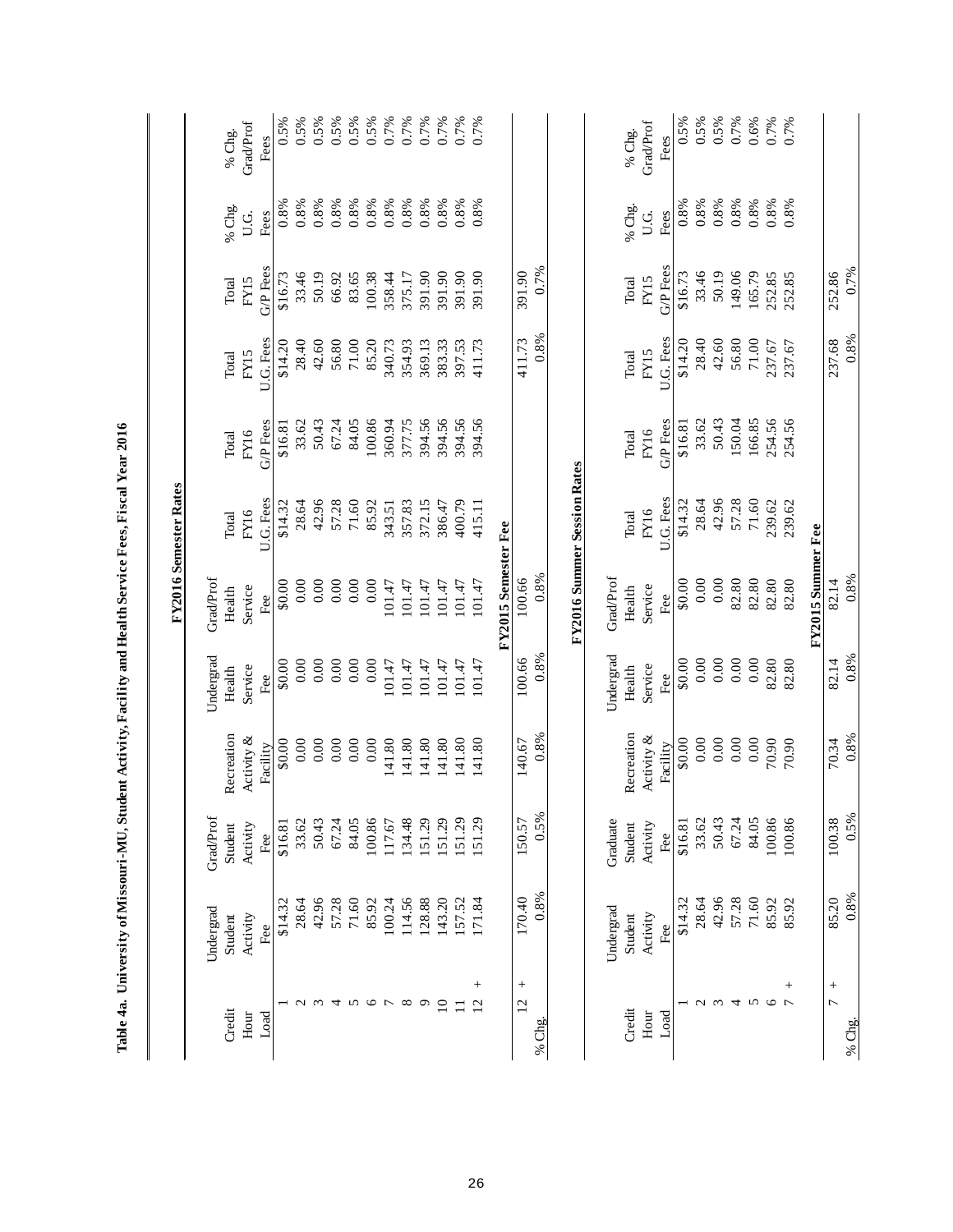|                |                  |              |                                                                                                                                                                                                                                                                                |                 |                      | FY2016 Semester Rates       |                 |               |                         |                 |              |              |                     |
|----------------|------------------|--------------|--------------------------------------------------------------------------------------------------------------------------------------------------------------------------------------------------------------------------------------------------------------------------------|-----------------|----------------------|-----------------------------|-----------------|---------------|-------------------------|-----------------|--------------|--------------|---------------------|
| Credit         | Univ.            | Student      |                                                                                                                                                                                                                                                                                |                 |                      | Student                     | Phys.           | Student       | Collegiate              | Rec.            | Total        | Total        | %Chg                |
| Hour<br>Load   | $C$ enter<br>Fee | Union<br>Fee | portation<br>ee<br>E<br>Transp                                                                                                                                                                                                                                                 | Athletic<br>Fee | A.S.U.M<br>Fee $(1)$ | Activity<br>Fee $(1)$       | Facility<br>Fee | Health<br>Fee | Readership<br>Fee $(1)$ | Facility<br>Fee | FY16<br>Fees | FY15<br>Fees | Fees<br>$\rm Total$ |
|                | 16.94            | \$14.96      | \$14.57                                                                                                                                                                                                                                                                        | \$4.81          | \$0.15               | \$4.743                     | \$0.73          | \$4.17        | \$2.72                  | \$31.93         | \$85.70      | \$85.02      | 0.8%                |
| $\sim$         | 13.82            | 29.92        | 14.57                                                                                                                                                                                                                                                                          | 9.62            | 0.30                 | 9.49                        | 1.47            | 8.35          | 2.72                    | 31.93           | 122.17       | 121.19       | 0.8%                |
| $\epsilon$     | 20.74            | 44.88        | 14.57                                                                                                                                                                                                                                                                          | 14.42           | 0.45                 | 14.23                       | 2.20            | 12.52         | 2.72                    | 31.93           | 158.65       | 157.37       | 0.8%                |
| 4              | 27.65            | 59.83        | 14.57                                                                                                                                                                                                                                                                          | 19.23           | 0.60                 | 18.97                       | 2.93            | 16.69         | 2.72                    | 31.93           | 195.13       | 193.54       | 0.8%                |
| $\sim$         | 34.56            | 74.79        | 14.57                                                                                                                                                                                                                                                                          | 24.04           | 0.75                 | 23.71                       | 3.67            | 20.87         | 2.72                    | 31.93           | 231.61       | 229.71       | 0.8%                |
| $\circ$        | 41.47            | 89.75        | 14.57                                                                                                                                                                                                                                                                          | 28.85           | 0.90                 | 28.46                       | 4.40            | 25.04         | 2.72                    | 31.93           | 268.09       | 265.89       | 0.8%                |
| $\overline{ }$ | 48.38            | 104.71       | 14.57                                                                                                                                                                                                                                                                          | 33.66           | 1.05                 | 33.20                       | 5.13            | 29.21         | 2.72                    | 31.93           | 304.56       | 302.06       | 0.8%                |
| ${}^{\circ}$   | 55.30            | 119.67       | 14.57                                                                                                                                                                                                                                                                          | 38.47           | 1.20                 | 37.94                       | 5.86            | 33.38         | 2.72                    | 31.93           | 341.04       | 338.23       | 0.8%                |
| $\sigma$       | 62.21            | 134.63       | 14.57                                                                                                                                                                                                                                                                          | 43.27           | 1.35                 | 42.69                       | 6.60            | 37.56         | 2.72                    | 31.93           | 377.52       | 374.40       | 0.8%                |
| $\Xi$          | 69.12            | 149.59       | 14.57                                                                                                                                                                                                                                                                          | 48.08           | .50                  | 47.43                       | 7.33            | 41.73         | 2.72                    | 31.93           | 414.00       | 410.58       | 0.8%                |
|                | 76.03            | 164.55       | 14.57                                                                                                                                                                                                                                                                          | 52.89           | 1.50                 | 52.17                       | 8.06            | 45.90         | 2.72                    | 31.93           | 450.33       | 446.60       | 0.8%                |
| $^{+}$         | 82.94            | 179.50       | 14.57                                                                                                                                                                                                                                                                          | 57.70           | 1.50                 | 56.92                       | 8.80            | 50.08         | 2.72                    | 31.93           | 486.65       | 482.64       | 0.8%                |
|                |                  |              |                                                                                                                                                                                                                                                                                |                 |                      | FY2015 Semester Fee         |                 |               |                         |                 |              |              |                     |
| $12 +$         | 81.95            | 178.13       | 14.45                                                                                                                                                                                                                                                                          | 57.29           | 1.50                 | 56.49                       | 8.73            | 49.70         | 2.72                    | 31.68           |              | 482.64       |                     |
| %Chg.          | 1.2%             | 0.8%         | 0.8%                                                                                                                                                                                                                                                                           | 0.7%            | 0.0%                 | 0.8%                        | 0.8%            | 0.8%          | 0.0%                    | 0.8%            |              | 0.8%         |                     |
|                |                  |              |                                                                                                                                                                                                                                                                                |                 |                      | FY2016 Summer Session Rates |                 |               |                         |                 |              |              |                     |
| Credit         | Univ.            | Student      |                                                                                                                                                                                                                                                                                |                 |                      | Student                     | Phys.           | Student       | Collegiate              | Rec.            | Total        | Total        | %Chg                |
| Hour           | Center           | Union        | Transportation                                                                                                                                                                                                                                                                 | Athletic        | A.S.U.M.             | Activity                    | Facility        | Health        | Readership              | Facility        | FY16         | FY15         | Total               |
| Load           | Fee              | Fee          | ಕಿತ್ರಿ                                                                                                                                                                                                                                                                         | Fee             | Fee                  | Fee                         | Fee             | Fee           | Fee                     | Fee             | Fees         | Fees         | Fees                |
|                | \$6.91           | \$14.96      | \$0.00                                                                                                                                                                                                                                                                         | \$4.81          | \$0.15               | \$4.74                      | \$0.73          | \$4.17        | \$1.36                  | \$15.97         | \$53.80      | \$53.37      | 0.8%                |
| $\mathbf{c}$   | 13.82            | 29.92        | 0.00                                                                                                                                                                                                                                                                           | 9.62            | 0.30                 | 9.49                        | 1.47            | 8.35          | 1.36                    | 15.97           | 90.28        | 89.54        | 0.8%                |
| $\mathfrak{c}$ | 20.74            | 44.88        | 0.00                                                                                                                                                                                                                                                                           | 14.42           | 0.45                 | 14.23                       | 2.20            | 12.52         | 1.36                    | 15.97           | 126.76       | 125.72       | 0.8%                |
| 4              | 27.65            | 59.83        | 0.00                                                                                                                                                                                                                                                                           | 19.23           | 0.60                 | 18.97                       | 2.93            | 16.69         | 1.36                    | 15.97           | 163.24       | 161.89       | $0.8\%$             |
| $\sigma$       | 34.56            | 74.79        | 0.00                                                                                                                                                                                                                                                                           | 24.04           | 0.75                 | 23.71                       | 3.67            | 20.87         | 1.36                    | 15.97           | 199.72       | 198.06       | 0.8%                |
| $\frac{4}{6}$  | 41.47            | 89.75        | 0.00                                                                                                                                                                                                                                                                           | 28.85           | 0.90                 | 28.46                       | 4.40            | 25.04         | 1.36                    | 15.97           | 236.19       | 234.24       | 0.8%                |
|                |                  |              |                                                                                                                                                                                                                                                                                |                 |                      | FY2015 Summer Fee           |                 |               |                         |                 |              |              |                     |
| $\ddot{\circ}$ | 40.97            | 89.04        | 0.00                                                                                                                                                                                                                                                                           | 28.64           | 0.91                 | 28.23                       | 4.36            | 24.85         | 1.36                    | 15.84           |              | 234.24       |                     |
| %Chg.          | 1.2%             | 0.8%         | 0.0%                                                                                                                                                                                                                                                                           | 0.7%            | $-1.3%$              | 0.8%                        | 0.9%            | 0.8%          | 0.0%                    | 0.8%            |              | 0.8%         |                     |
| Notes:         |                  |              | (1) Student activity fees on summary schedule also include the ASUM and Collegiate Readership fees.                                                                                                                                                                            |                 |                      |                             |                 |               |                         |                 |              |              |                     |
|                |                  |              | (3) For Summer, the Transportation fee will only be charged to new students who start in the Summer. Like other flat rate fees, it will be charged at 50% for the Summer.<br>(2) All prepared fees were shared, discussed and supported by the Student Government Association. |                 |                      |                             |                 |               |                         |                 |              |              |                     |

Table 4h. University of Missouri-Kansas City, Student Activity, Facility and Health Service Fees, Fiscal Year 2016 **Table 4b. University of Missouri-Kansas City, Student Activity, Facility and Health Service Fees, Fiscal Year 2016**